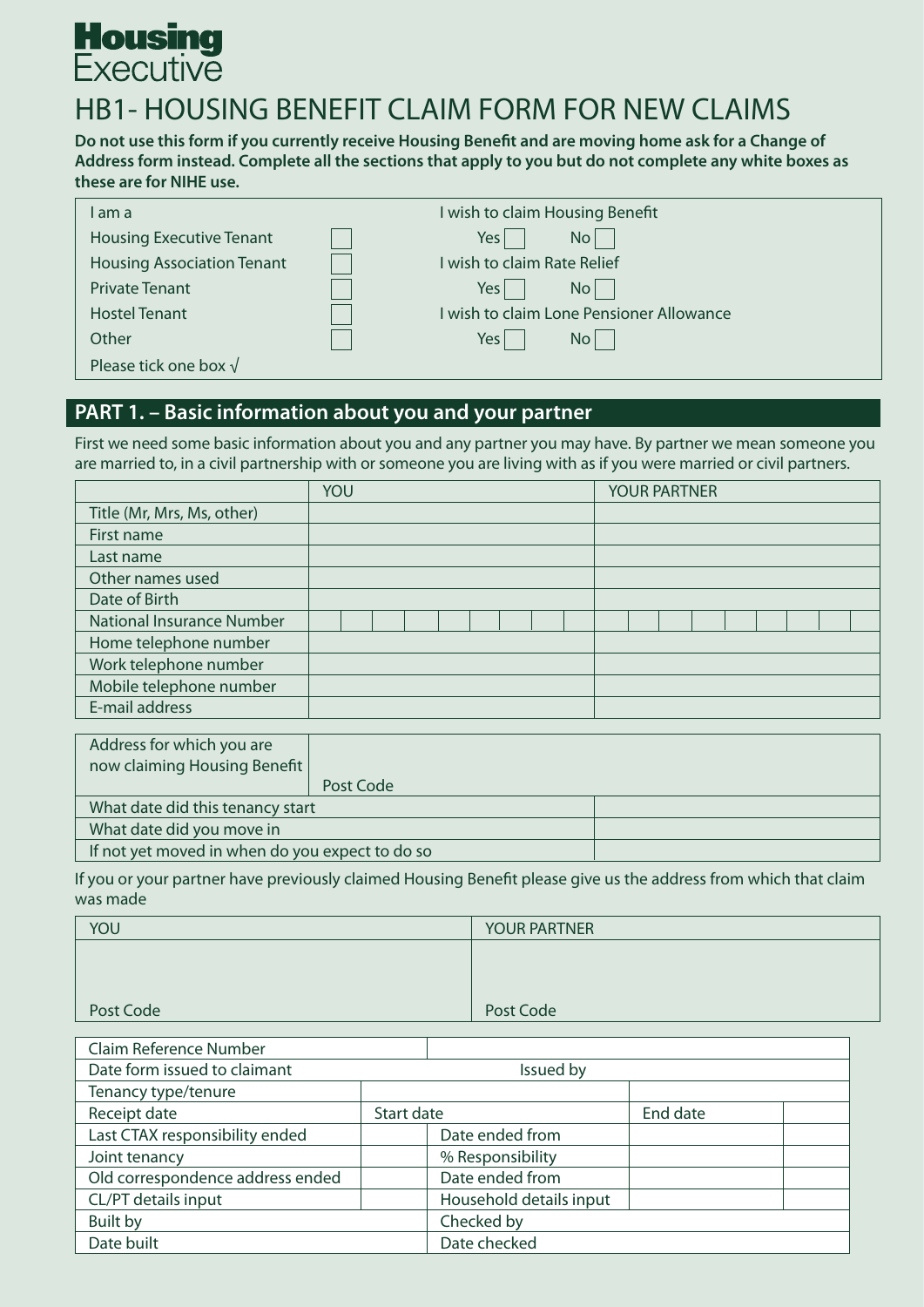# **FRAUD WARNING**

#### **Before you complete your claim for Housing Benefit:**

**You should be aware that the Housing Executive will check the information you provide against a range of other government databases including the Social Security Agency and HM Revenue and Customs. These checks will be carried out by computer when we first assess your claim and regularly during the life of the claim. It is therefore in your interest to answer all necessary questions on this form fully. If you have any doubts about any aspect of your circumstances you should seek written clarification from the Housing Executive.** 

#### **Who can claim Housing Benefit/Rate Relief from the Housing Executive?**

Anyone who is on a low income and has to make payments for rent and/or rates who does not own the home in which they live. You do not have to be a Housing Executive tenant or unemployed to claim Housing Benefit or Rate Relief.

#### **Filling in this form**

Please answer all of the questions on this form, if any question does not apply to you answer No and you will be directed to the next question. You must answer all of the Yes or No questions. If you do not answer all of the questions that apply to you or your answers are unclear it may take the Housing Executive longer to calculate how much Housing Benefit you are entitled to.

If you are not a Housing Executive or Housing Association tenant please ask your landlord to complete the Certificate of Occupation which can be detached from the centre of this form.

#### **Returning this form**

This form must be returned as soon as possible otherwise you may lose money. This is because there are strict rules as to when Housing Benefit/Rate Relief can be paid from; this is usually the Monday following the date the form is received. If you think your claim for Housing Benefit/Rate Relief should start before the above date please complete Part 2.

#### **Where you should return the form**

It is always best to send, or take, the completed claim form to your nearest Housing Benefit office, these are shown below

| <b>BALLYMENA</b>   | Twickenham House, Mount Street, Ballymena, BT43 6BP      |
|--------------------|----------------------------------------------------------|
| <b>BELFAST</b>     | 32-36 Great Victoria Street, Belfast, BT2 7BA            |
| <b>CRAIGAVON</b>   | Marlborough House, Central Way, Craigavon, BT64 1AJ      |
| DERRY/LONDONDERRY  | Richmond Chambers, The Diamond, Londonderry, BT48 6QP    |
| <b>LISBURN</b>     | 29 Antrim Street, Lisburn, BT28 1AU                      |
| <b>NEWTOWNARDS</b> | Strangford House, 28 Court Street, Newtownards, BT23 7NX |
| <b>OMAGH</b>       | MacAllister House, Woodside Avenue, Omagh, BT79 7BP      |

#### **Remember you must sign and date the form in Part 11 before returning it.**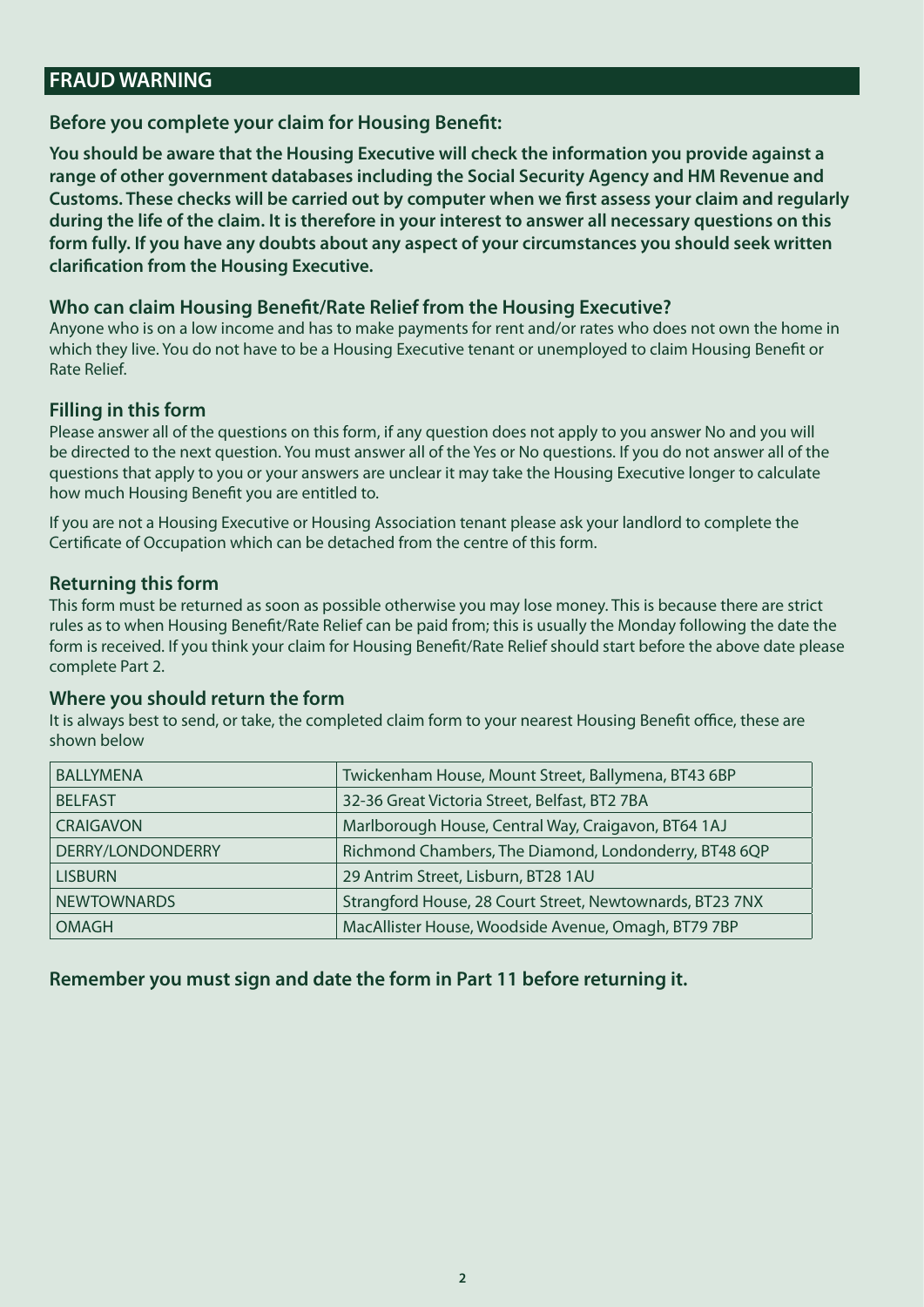#### **Changes in circumstances**

You must tell us immediately if any of your circumstances change. You can contact your Housing Benefit office by phoning 03448 920 902

Changes of circumstances include the following:

If you or your partner start or stop getting Income Support, Income Based Job Seekers

Allowance or Employment and Support Allowance (Income Related).

If you or your partner stop or start getting any other state benefit or Tax Credits

If you or your partner start receiving an occupational pension

If you, or your partner's wages or salary go up or down regardless of the amount

If the number of people who live with you changes

If you have another child

If any of your children leave school

If you move including a change of room or flat at the same address

If you go into hospital or prison

If you go into a nursing home even if this is for a trial period

If you will be away from home temporarily

If you stop paying for childcare

If someone starts or stops receiving Carers Allowance to look after you.

We need to know of any changes in your circumstances, not just those listed above so if you are in any doubt tell us.

#### **REMEMBER YOU MAY BE COMMITTING AN OFFENCE IF YOU DO NOT TELL US PROMPTLY OF CHANGES IN YOUR CIRCUMSTANCES AND ACTION MAY BE TAKEN AGAINST YOU. YOU MAY ALSO LOSE MONEY OR WILL HAVE TO REPAY ANY HOUSING BENEFIT/RATE RELIEF OVERPAID.**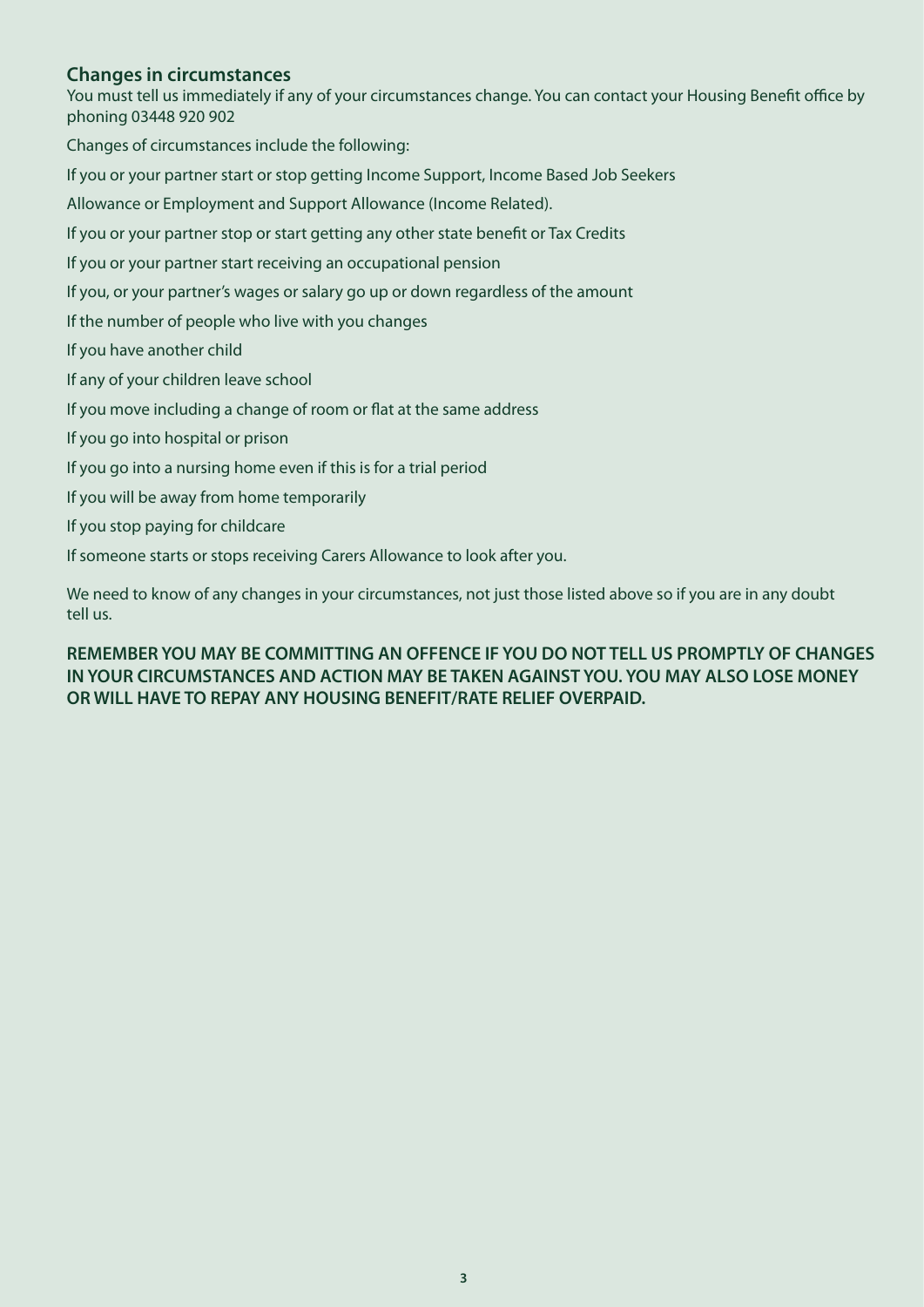## **Evidence you must supply**

So that we can be sure that we are paying you the right amount of Housing Benefit/Rate Relief we need to see certain evidence relating to you, your partner, your family and your financial circumstances. What we need to see will vary according to the particular circumstances of your case but we will always tell you what we need to see. If you do not provide all the evidence we need, we might not be able to pay you any benefit. We need the same evidence for your partner, if you have one, and in some instances for children and other people living in your home.

If you cannot send the evidence we need at the moment, send the form back to us now and send the evidence later. We can start to process your claim but we will not be able to pay you any benefit until we have all the evidence. A general guide to what evidence is required is given below but remember that we look at each case individually and may require more or less evidence depending on your circumstances.

#### **1. Proof of your and your partner's identity**

We must see **one** of the following documents:

- Northern Ireland Driving Licence (current and valid)
- Current passport
- Electoral Identity Card

If none of these are available we will need to see **two or more** of the following:

- Benefit payment book
- Life assurance or insurance policies
- Birth certificate (either long or short)
- Marriage certificate
- Credit cards
- Medical card
- Divorce or annulment Papers
- UK residency permit
- Home Office Standard Acknowledgement letters
- SAL1 or SAL2
- Gas, electricity, telephone or rates bill issued in the last quarter and in your name
- Identity Card issued by a European Union or European Economic Area state
- Wage slips from a current employer

If you are unable to produce the required evidence you should ring 03448 920 902 and you will be advised on other ways of proving identity.

#### **2. Evidence of your address**

Such as a recent gas or electricity bill, or TV licence

#### **3. Evidence of National Insurance Numbers**

Such as a National Insurance number card, payslips or letters from the Social Security Agency or Inland Revenue.

#### **4. Evidence of capital, savings and investments**

We need to see documents such as

- statements and books which show bank account details for at least the last three months,
- certificates for things like Premium Bonds, National or Ulster Savings Certificates, ISAs, stocks, shares and unit trusts
- documents which confirm ownership or part ownership of property

#### **UNLESS YOU RECEIVE GUARANTEE PENSION CREDIT YOU CANNOT QUALIFY FOR HOUSING BENEFIT IF THE VALUE OF YOUR SAVINGS, CAPITAL AND INVESTMENTS EXCEEDS £16000**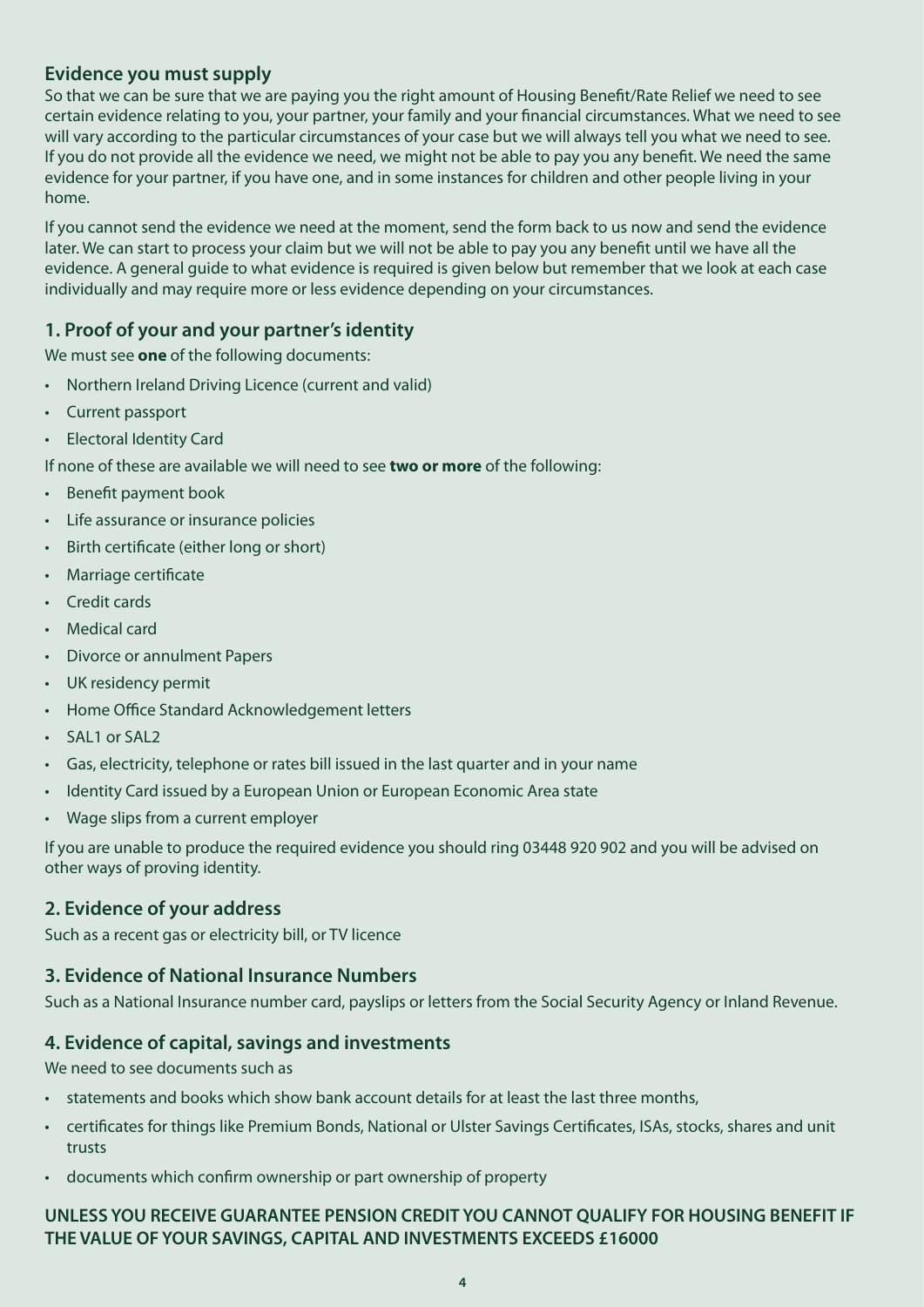# **5. Evidence of earnings**

If you have an employer your last 5 weekly, 3 fortnightly or 2 monthly payslips, alternatively we will accept a Certificate of Earnings (at the back of this form) completed by your employer. If you have only commenced work we will accept an estimate of your likely earnings from your employer. If you are self-employed we will contact you concerning evidence of your earnings.

# **6. Evidence of other income**

Such as occupational pension slips from a previous employer, a letter from a court showing how much maintenance you are getting or letters about student grants and loans. If anyone pays you for board and lodgings we will need to see evidence of the amount paid.

# **7. Evidence of benefits, allowances, pensions**

Such as current award notices or letters from Social Security or the Inland Revenue confirming how much you get.

#### **8. Evidence of other money paid out**

Such as letters about student grants and receipts from registered childminders

#### **9. Evidence of private rent and tenancy**

Normally we will ask for a Certificate of Occupation completed by your landlord or his agent. In exceptional circumstances we will accept your tenancy agreement together with either your rent book or rent receipts and any other evidence we will specify.

**WE MUST ALWAYS SEE ORIGINAL DOCUMENTS, NOT COPIES BUT DO NOT SEND VALUABLE ITEMS THROUGH THE POST. IF YOU CAN, BRING THEM TO ANY HOUSING EXECUTIVE DISTRICT OFFICE. WE WILL TAKE THE DETAILS WE NEED AND GIVE YOU THE DOCUMENTS BACK STRAIGHT AWAY. IF YOU CANNOT GET TO A DISTRICT OFFICE, PHONE US FOR MORE ADVICE.**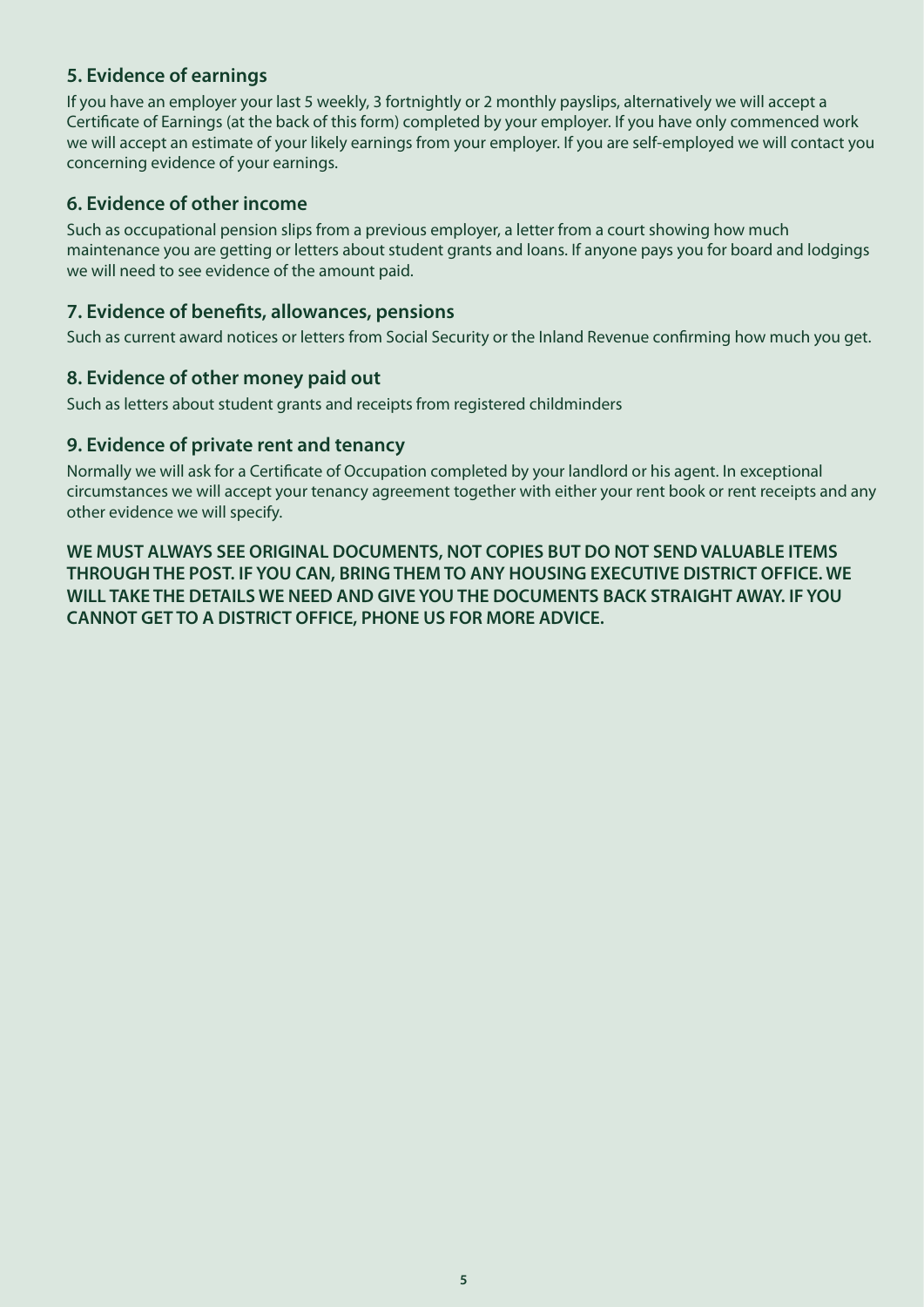# **Part 2. – About backdating**

We can usually only pay Housing Benefit from the Monday following the date we receive your claim however in certain circumstances we can backdate for a limited period. If you would like us to consider backdating your benefit please tell us why you did not claim earlier in the space below.

What date would you like your claim backdated to

# **Part 3 – More information about you and your partner**

We need some information to see if we can pay you Housing Benefit so everyone must answer the following questions. In the questions the UK is England, Northern Ireland, Scotland and Wales.

| Do you have British or Irish nationality               |            | <b>NO</b> |  |
|--------------------------------------------------------|------------|-----------|--|
| -If yes have you lived abroad within the last 6 months | <b>YES</b> | <b>NO</b> |  |
| -If yes what date did you return to the UK to live     |            |           |  |
| If not British or Irish please state your nationality  |            |           |  |
| -What date did you come to live in the UK              |            |           |  |

| Does your partner have British or Irish nationality      |     | <b>NO</b> |  |
|----------------------------------------------------------|-----|-----------|--|
| -If yes has he/she lived abroad within the last 6 months | YES | <b>NO</b> |  |
| -If yes what date did he/she return to the UK to live    |     |           |  |
| If not British or Irish please state his/her nationality |     |           |  |
| -What date did he/she come to live in the UK             |     |           |  |

Please tick if any of the following apply to either you or your partner

| Have a vehicle from a mobility scheme e.g. Motability                          |  |
|--------------------------------------------------------------------------------|--|
| Entitled to but not currently being paid Carers Allowance                      |  |
| Someone is receiving Carers Allowance to look after me/us                      |  |
| I have a carer who lives somewhere else but provides overnight care in my home |  |
| Registered blind                                                               |  |
| Recently left care provided by Social Services                                 |  |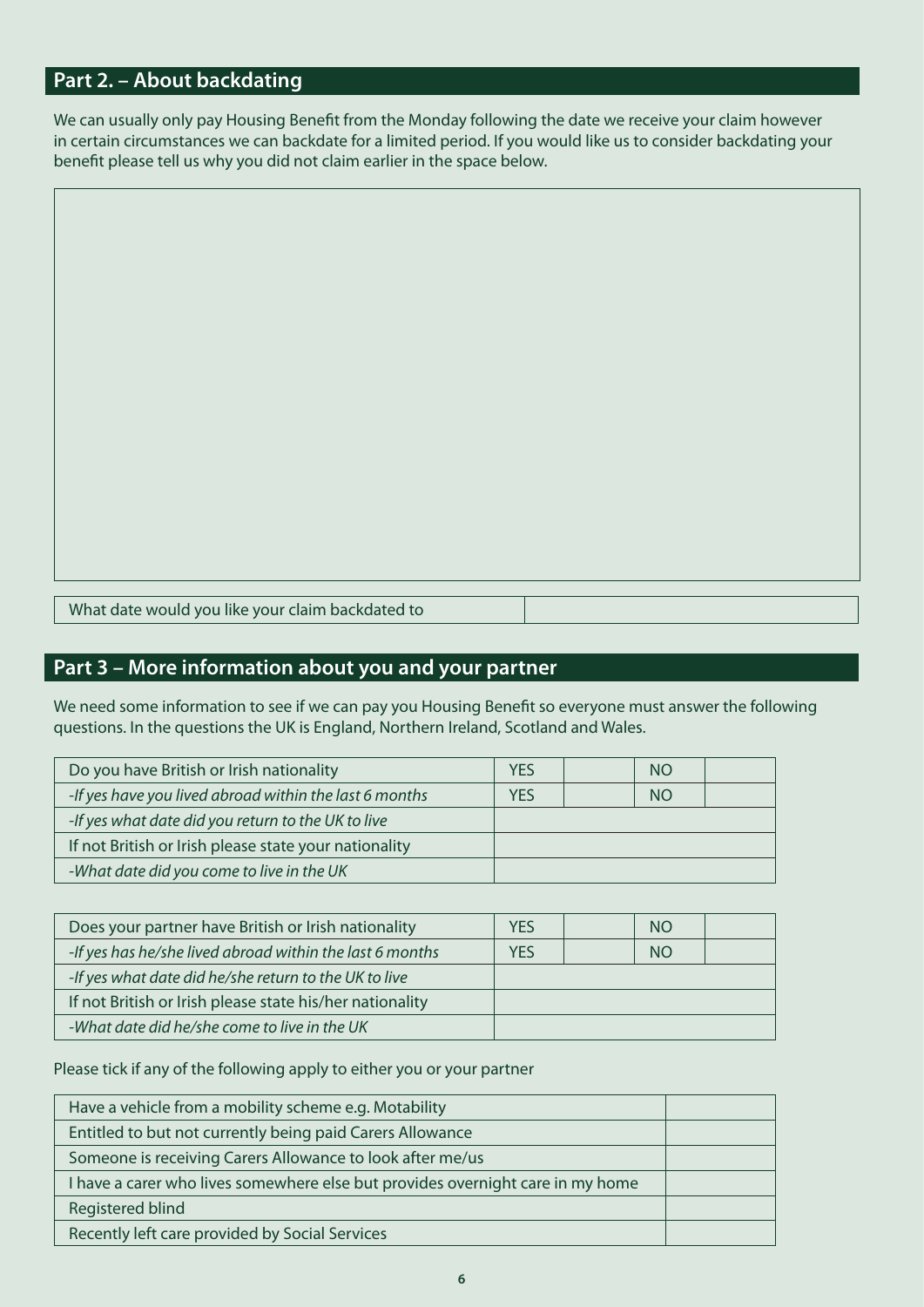If you or your partner has moved home within the last 12 months we need to know about your last address but only if it is different from the address you are now claiming from.

|                            | YOU        |  |                 |  | <b>YOUR PARTNER</b> |  |           |  |
|----------------------------|------------|--|-----------------|--|---------------------|--|-----------|--|
| What was your last address |            |  |                 |  |                     |  |           |  |
|                            |            |  |                 |  |                     |  |           |  |
|                            | Post Code  |  |                 |  | Post Code           |  |           |  |
| Were you an NIHE tenant    | <b>YES</b> |  | N <sub>O</sub>  |  | <b>YES</b>          |  | <b>NO</b> |  |
| Were you a home owner      | <b>YES</b> |  | <b>NO</b>       |  | <b>YES</b>          |  | <b>NO</b> |  |
| Was this your marital home | <b>YES</b> |  | NO <sub>1</sub> |  | <b>YES</b>          |  | <b>NO</b> |  |
| Did you live with parents  | <b>YES</b> |  | <b>NO</b>       |  | <b>YES</b>          |  | <b>NO</b> |  |
| Other - please specify     |            |  |                 |  |                     |  |           |  |

| <b>CLAIMANT</b>             | <b>Blind</b> |  | Car                    |                    | Care |                     |            |  |  |  |
|-----------------------------|--------------|--|------------------------|--------------------|------|---------------------|------------|--|--|--|
| <b>PARTNER</b>              | <b>Blind</b> |  | Car                    |                    | Care |                     |            |  |  |  |
| Previous overpayment        |              |  |                        | Common period      |      |                     |            |  |  |  |
| Rent overpayment £          |              |  |                        |                    |      | Rates overpayment £ |            |  |  |  |
| Contra SD                   | <b>ENT</b>   |  | <b>HOU</b>             |                    | Ш    |                     | <b>LLD</b> |  |  |  |
| <b>Backdating requested</b> |              |  | Decision sheet on file |                    |      |                     |            |  |  |  |
| Start date on system        |              |  |                        | End date on system |      |                     |            |  |  |  |
| <b>Backdating requested</b> |              |  | Decision sheet on file |                    |      |                     |            |  |  |  |
| Updated start date          |              |  | Updated end date       |                    |      |                     |            |  |  |  |

# **Part 4. - Monitoring Information**

The Housing Executive aims to deliver a completely fair and impartial service to everyone regardless of political affiliation, religious belief, ethnic origin or sexual orientation. Collecting some basic information concerning your religion and ethnic origin will help us monitor if we are achieving this.

*YOU DO NOT HAVE TO ANSWER THESE QUESTIONS AND YOUR APPLICATION WILL NOT BE AFFECTED IF YOU CHOOSE NOT TO DO SO, ANY INFORMATION GIVEN WILL BE TREATED AS STRICTLY CONFIDENTIAL.*

Please tick one box to indicate what best describes your religion and one box to indicate what best describes your ethnic origin

| <b>RELIGION</b> |         | <b>ETHNIC ORIGIN</b>   | <b>ETHNIC ORIGIN</b>   |  |
|-----------------|---------|------------------------|------------------------|--|
| <b>Catholic</b> |         | Bangladeshi            | Indian                 |  |
| Protestant      |         | <b>Black African</b>   | <b>Irish Traveller</b> |  |
| Other           |         | <b>Black Caribbean</b> | Pakistani              |  |
| <b>None</b>     | Chinese |                        | White                  |  |

If your partner or another household member is of a different ethnic origin or religion to you please give details below

| <b>NAME</b> | <b>RELIGION</b> | <b>ETHNIC ORIGIN</b> |
|-------------|-----------------|----------------------|
|             |                 |                      |
|             |                 |                      |
|             |                 |                      |
|             |                 |                      |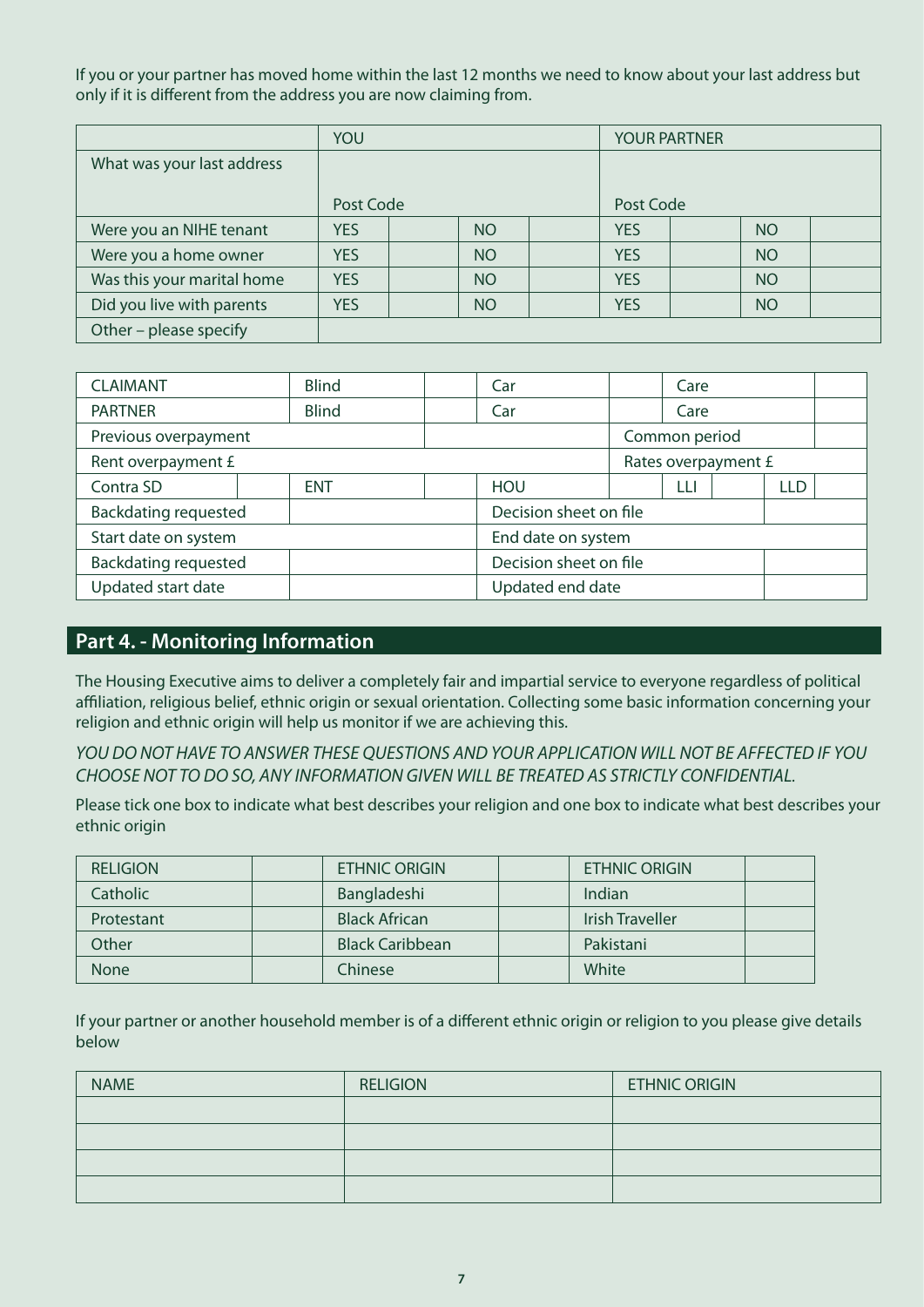|                      | ∽ | D1 | OTHER | OTHER | <b>OTHER</b> | OTHER |
|----------------------|---|----|-------|-------|--------------|-------|
| LANGUAGE/NATIONALITY |   |    |       |       |              |       |
| <b>RELIGION</b>      |   |    |       |       |              |       |

# **PART 5. – About children and young people**

We now need to know about children or young people in your household for whom you, or your partner, receive Child Benefit. If you receive Child Benefit for more than 6 children use the space in Part 10 to give us their details.

|                                  | CHILD <sub>1</sub> | <b>CHILD 2</b> | CHILD <sub>3</sub> |
|----------------------------------|--------------------|----------------|--------------------|
| <b>First Name</b>                |                    |                |                    |
| <b>Last Name</b>                 |                    |                |                    |
| Date of birth                    |                    |                |                    |
| Sex                              |                    |                |                    |
| Relationship to you/your partner |                    |                |                    |
| <b>Child Benefit Number</b>      |                    |                |                    |
| Who is this paid to              |                    |                |                    |

|                                  | CHILD <sub>4</sub> | CHILD <sub>5</sub> | CHILD 6 |
|----------------------------------|--------------------|--------------------|---------|
| <b>First Name</b>                |                    |                    |         |
| <b>Last Name</b>                 |                    |                    |         |
| Date of birth                    |                    |                    |         |
| Sex                              |                    |                    |         |
| Relationship to you/your partner |                    |                    |         |
| <b>Child Benefit Number</b>      |                    |                    |         |
| Who is this paid to              |                    |                    |         |

Please tick if any of the following apply to the children or young people in your household. By "Receives DLA" we mean that any amount of either the care or the mobility component of Disability Living Allowance is being paid.

| <b>CHILD NUMBER</b>     |  |  |  |
|-------------------------|--|--|--|
| <b>Receives DLA</b>     |  |  |  |
| <b>Registered blind</b> |  |  |  |
| Has left school         |  |  |  |

We may need to see the child or young person's birth certificate or proof of the information you have provided.

| <b>ROLE</b>        | <b>DLA</b> | BL | <b>LEFT SCHOOL</b> |
|--------------------|------------|----|--------------------|
| CHILD <sub>1</sub> |            |    |                    |
| CHILD <sub>2</sub> |            |    |                    |
| CHILD <sub>3</sub> |            |    |                    |
| CHILD <sub>4</sub> |            |    |                    |
| CHILD 5            |            |    |                    |
| CHILD 6            |            |    |                    |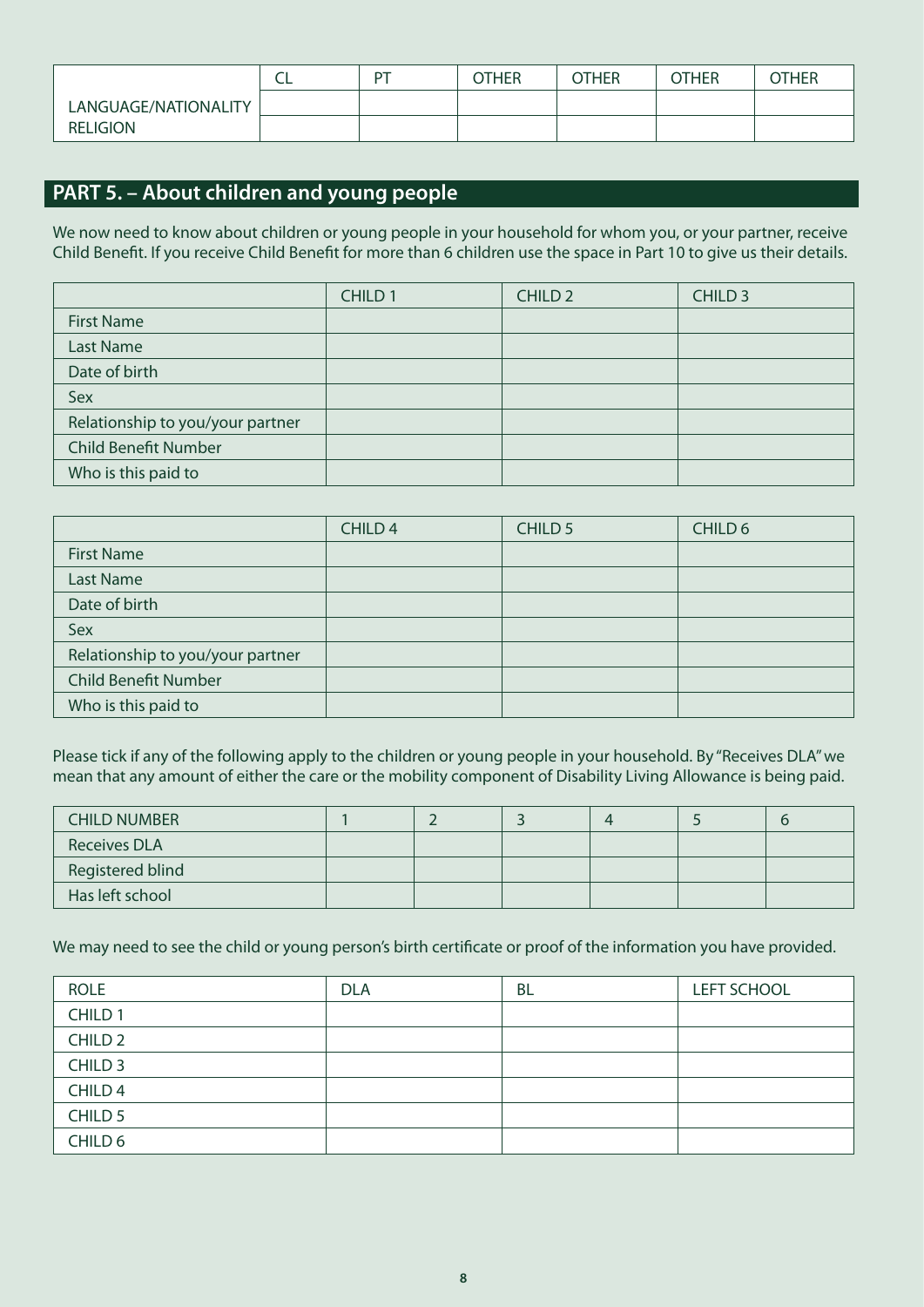# **PART 6. – About other people who live with you**

Now tell us about anyone else who normally live with you and your partner, this includes adults and anyone over 16 for whom no-one receives Child Benefit. Do not include anyone who only shares a hall, bathroom or toilet with you but do include any boarders, lodgers or sub-tenants. Boarders and lodgers are not members of your family and will receive at least one meal per day from you whereas sub-tenants are responsible for all their own cooking arrangements. If you have more than 3 other people living with you use the space in Part 10 to give us their details.

|                                | PERSON 1   |  |           | PERSON <sub>2</sub> |            |  | PERSON 3  |  |            |  |           |  |
|--------------------------------|------------|--|-----------|---------------------|------------|--|-----------|--|------------|--|-----------|--|
| First name                     |            |  |           |                     |            |  |           |  |            |  |           |  |
| Last name                      |            |  |           |                     |            |  |           |  |            |  |           |  |
| Date of Birth                  |            |  |           |                     |            |  |           |  |            |  |           |  |
| Relationship to you            |            |  |           |                     |            |  |           |  |            |  |           |  |
| Is the partner of (state name) |            |  |           |                     |            |  |           |  |            |  |           |  |
| Nat. Insurance No              |            |  |           |                     |            |  |           |  |            |  |           |  |
| Is a boarder/lodger            | <b>YES</b> |  | NO.       |                     | <b>YES</b> |  | <b>NO</b> |  | <b>YES</b> |  | <b>NO</b> |  |
| Is a sub-tenant                | <b>YES</b> |  | <b>NO</b> |                     | <b>YES</b> |  | <b>NO</b> |  | <b>YES</b> |  | <b>NO</b> |  |
| Temporarily absent             | <b>YES</b> |  | <b>NO</b> |                     | <b>YES</b> |  | <b>NO</b> |  | <b>YES</b> |  | <b>NO</b> |  |

Please tick if any of the following apply to these people

|                                                                  | <b>PERSON1</b> | PERSON <sub>2</sub> | PERSON 3 |
|------------------------------------------------------------------|----------------|---------------------|----------|
| Receives Income Support                                          |                |                     |          |
| Receives Income based Job Seekers<br>Allowance                   |                |                     |          |
| Receives Income Related Employment &<br><b>Support Allowance</b> |                |                     |          |
| <b>Receives Pension Credit</b>                                   |                |                     |          |
| Is a full time student                                           |                |                     |          |
| Is on youth training                                             |                |                     |          |
| Works more than 16 hours a week                                  |                |                     |          |

If anyone (other than boarders/lodgers) works more than 16 hours a week we need to know more details about their income, tell us about it below.

|                                          | <b>PERSON 1</b> | PERSON <sub>2</sub> | PERSON 3 |
|------------------------------------------|-----------------|---------------------|----------|
| Weekly earnings before deductions        |                 |                     |          |
| Weekly total of income from all benefits |                 |                     |          |
| Weekly total of income from tax credits  |                 |                     |          |
| Weekly total of any other income         |                 |                     |          |
| Yearly interest on any savings           |                 |                     |          |

| <b>ROLE</b>         | IJ | <b>JSA</b> | <b>ESA</b> | <b>PC</b> | <b>NDD</b> | <b>FTS</b> | YTS | <b>WKG</b> | <b>INC</b> | PTR |
|---------------------|----|------------|------------|-----------|------------|------------|-----|------------|------------|-----|
| PERSON 1            |    |            |            |           |            |            |     |            |            |     |
| PERSON <sub>2</sub> |    |            |            |           |            |            |     |            |            |     |
| PERSON 3            |    |            |            |           |            |            |     |            |            |     |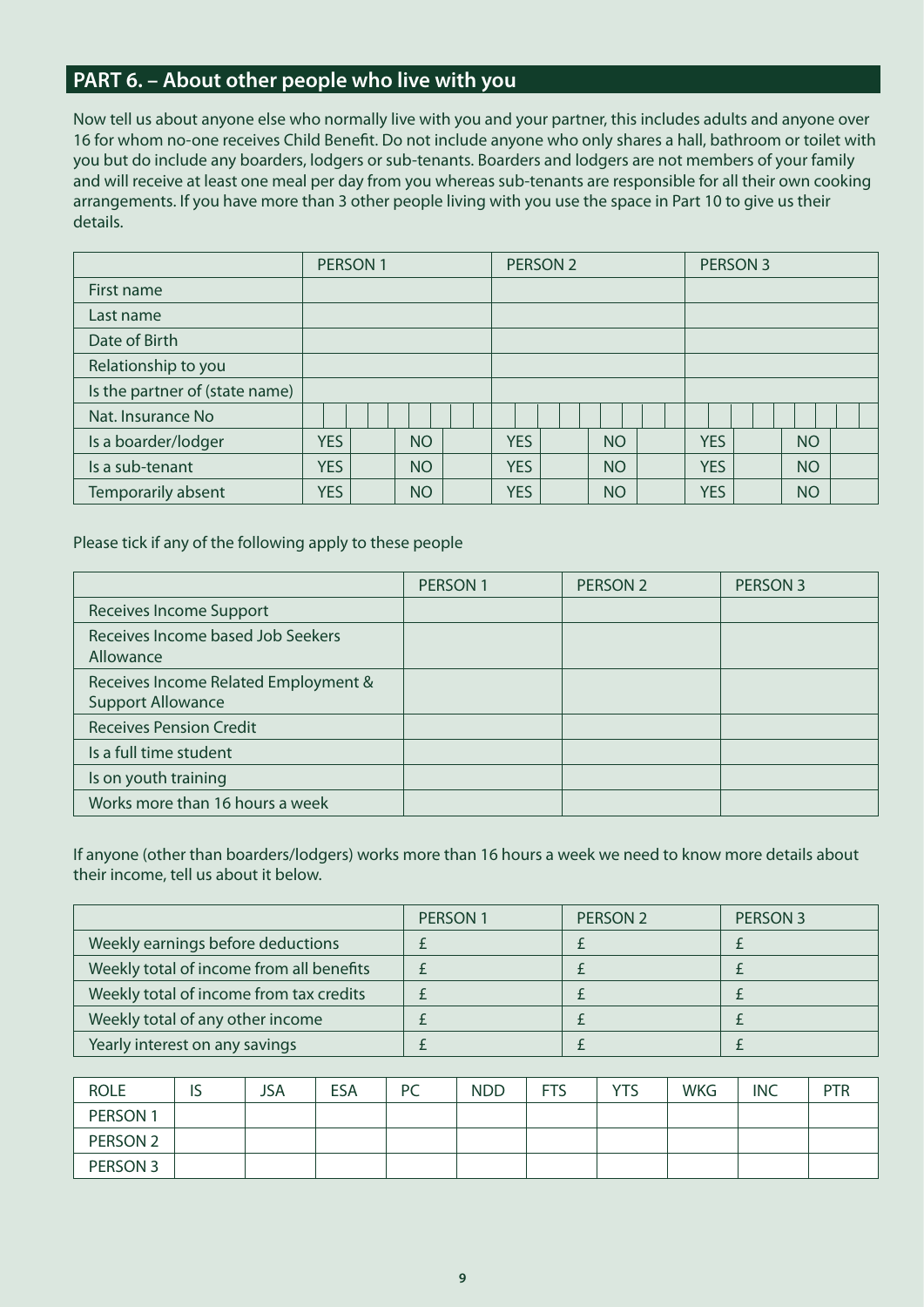# **Part 7. – About your income**

We first need to know if you or your partner is *currently* receiving any of the following types of income Please tick which applies

| Employment & Support Allowance (Income Related) |  |
|-------------------------------------------------|--|
| Income Support                                  |  |
| Job Seeker Allowance (Income Based)             |  |
| Pension Credit (Guarantee Credit)               |  |
|                                                 |  |

#### **If you answered YES to any of the income types above move on now to Part 8 .**

# **Benefits, State Pensions & Tax Credits**

Please tick if you, or your partner, currently receive or have applied for any of the following types of income (you do not need to give amounts).

| <b>INCOME TYPE</b>                               | <b>BEING PAID</b> | <b>APPLIED FOR</b> |
|--------------------------------------------------|-------------------|--------------------|
| <b>Attendance Allowance</b>                      |                   |                    |
| <b>Bereavement Allowance</b>                     |                   |                    |
| <b>Carers Allowance</b>                          |                   |                    |
| <b>Child Tax Credit</b>                          |                   |                    |
| Disability Living Allowance - Mobility Component |                   |                    |
| Disability Living Allowance - Care Component     |                   |                    |
| <b>PIP</b>                                       |                   |                    |
| Employment & Support Allowance (Contributory)    |                   |                    |
| Employment & Support Allowance (Income Related)  |                   |                    |
| <b>Incapacity Benefit</b>                        |                   |                    |
| <b>Income Support</b>                            |                   |                    |
| Industrial Injuries Death Benefit                |                   |                    |
| Industrial Injuries Disablement Benefit          |                   |                    |
| Job Seekers Allowance (Contribution Based)       |                   |                    |
| Job Seeker Allowance (Income Based)              |                   |                    |
| <b>Maternity Allowance</b>                       |                   |                    |
| Pension Credit (Guarantee Credit)                |                   |                    |
| Pension Credit (Savings Credit)                  |                   |                    |
| Severe Disablement Allowance                     |                   |                    |
| <b>State Retirement Pension</b>                  |                   |                    |
| <b>War Disablement Pension</b>                   |                   |                    |
| <b>War Widows Pension</b>                        |                   |                    |
| <b>Widowed Parents Allowance</b>                 |                   |                    |
| <b>Widows Pension</b>                            |                   |                    |
| <b>Working Tax Credit</b>                        |                   |                    |

We can usually confirm this type of income without evidence from you however sometimes we may have to ask you to provide proof.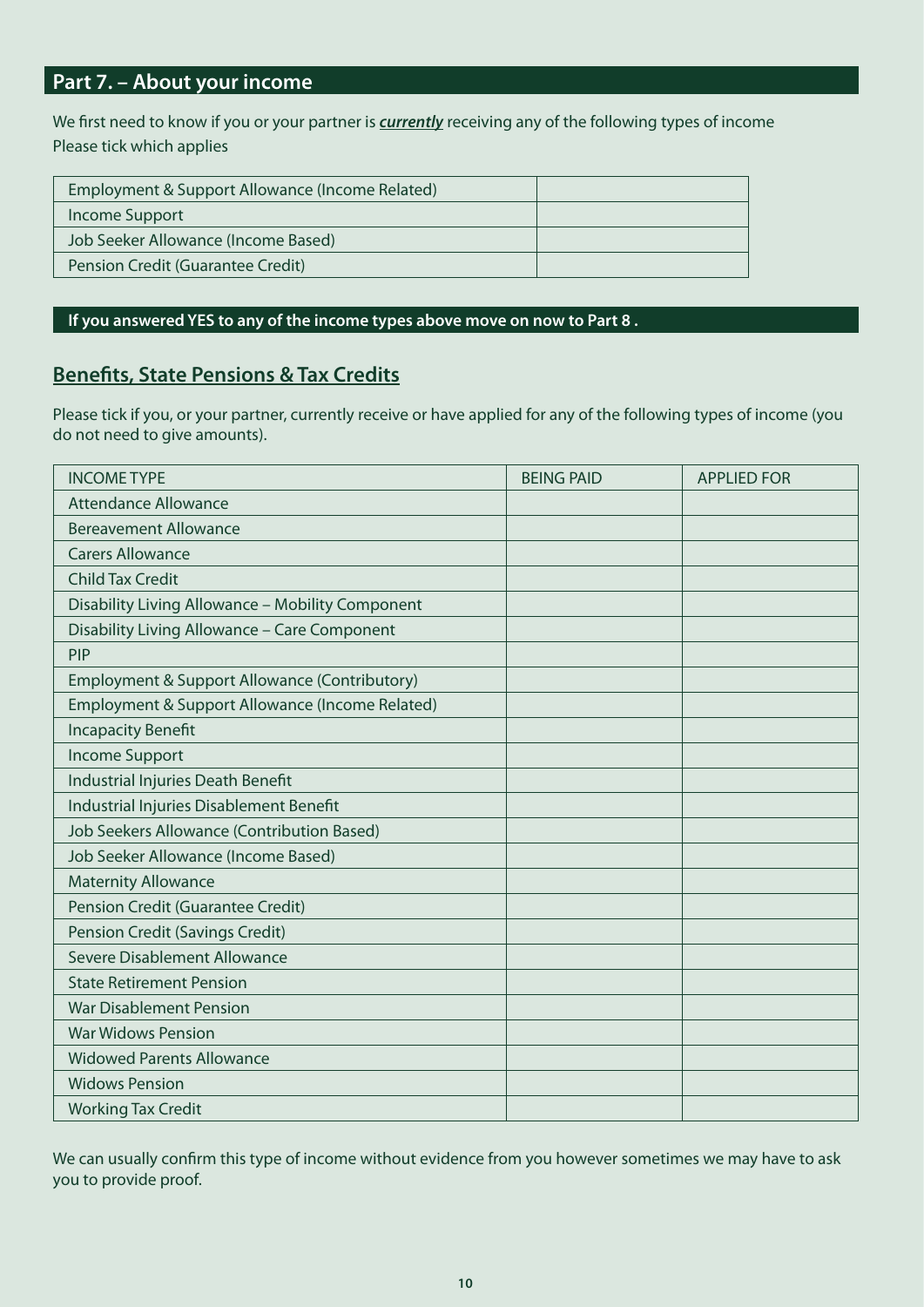| PAID TO | CODE | <b>AMOUNT</b> | <b>FREQ</b> | <b>START</b> | <b>END</b> |
|---------|------|---------------|-------------|--------------|------------|
|         |      |               |             |              |            |
|         |      |               |             |              |            |
|         |      |               |             |              |            |
|         |      |               |             |              |            |
|         |      |               |             |              |            |
|         |      |               |             |              |            |
|         |      |               |             |              |            |
|         |      |               |             |              |            |
|         |      |               |             |              |            |
|         |      |               |             |              |            |
|         |      |               |             |              |            |
|         |      |               |             |              |            |
|         |      |               |             |              |            |

We now need to know about your income from ALL other sources please complete any of the sections that apply to you.

# **Earnings**

First answer the question below.

| Do either you, or your partner, do any work  | <b>YES</b> | <b>NC</b> |  |
|----------------------------------------------|------------|-----------|--|
| at all; this means paid work, unpaid work or |            |           |  |
| voluntary work.                              |            |           |  |

If you answered yes please give details below. If you have more than 1 job we need the same information for all jobs so if necessary use the space in Part 10 to give us details. We will need to see evidence of any money received from work. You can ask your employer to complete a Certificate of Earnings (at the back of this form) otherwise we will need to see recent consecutive payslips covering 5 weeks, 3 fortnights or 2 months depending on how often you are paid.

|                                                                | YOU        |  |           | <b>YOUR PARTNER</b> |            |  |           |  |
|----------------------------------------------------------------|------------|--|-----------|---------------------|------------|--|-----------|--|
| Who do you work for, please give<br>employers name and address |            |  |           |                     |            |  |           |  |
|                                                                | Post Code  |  |           |                     | Post Code  |  |           |  |
| What type of work is it                                        |            |  |           |                     |            |  |           |  |
| When did you start                                             |            |  |           |                     |            |  |           |  |
| If work is due to end give date                                |            |  |           |                     |            |  |           |  |
| Payroll, employee or staff number                              |            |  |           |                     |            |  |           |  |
| Are you self employed                                          | <b>YES</b> |  | <b>NO</b> |                     | <b>YES</b> |  | <b>NO</b> |  |

If you or your partner is self-employed we will contact you for further details of your income.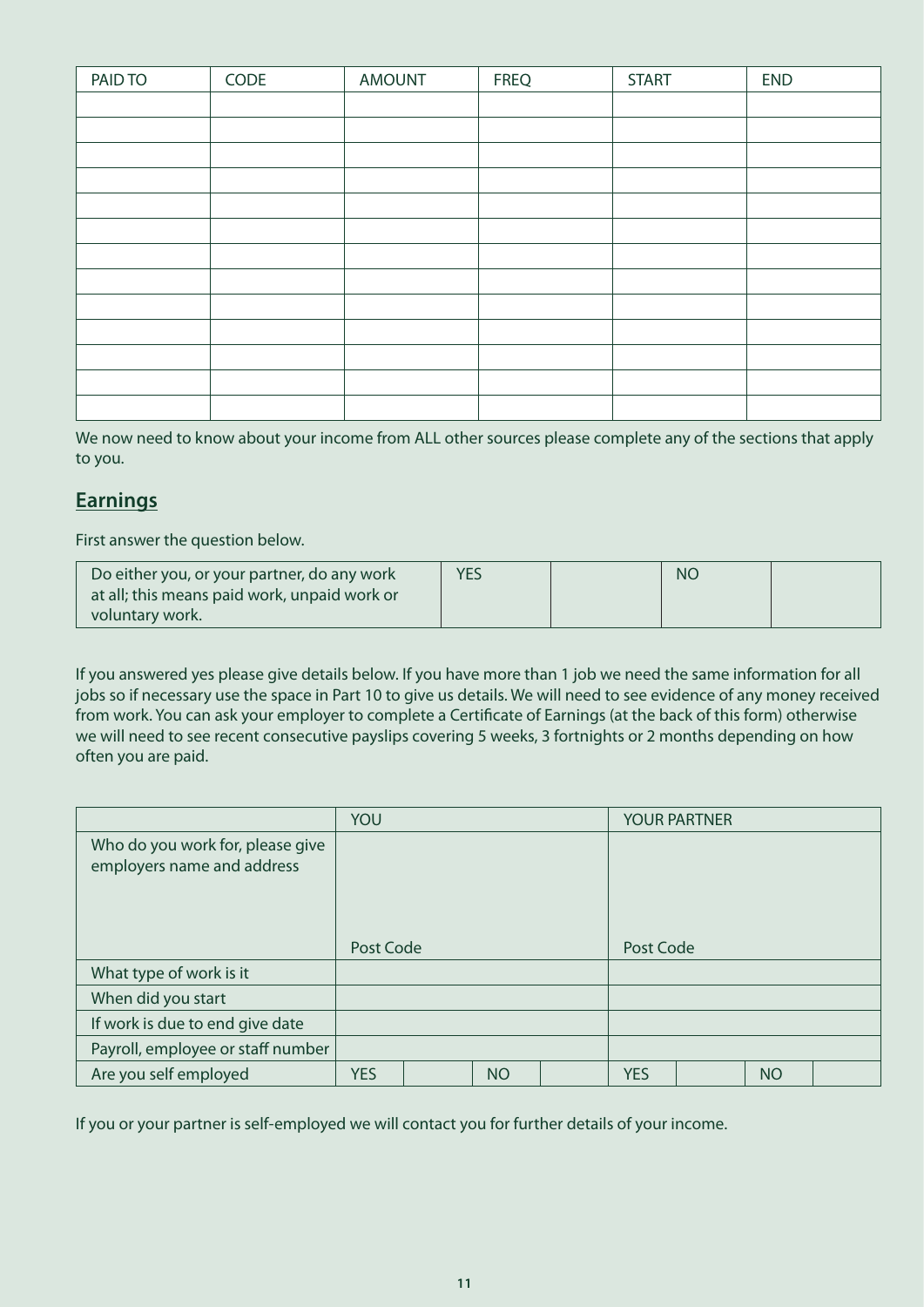#### If you work for an employer please give us the details below

|                                      | YOU        |  |           | <b>PARTNER</b> |       |  |           |  |
|--------------------------------------|------------|--|-----------|----------------|-------|--|-----------|--|
| Hours each week usually worked       |            |  |           |                |       |  |           |  |
| Pay before any deductions            |            |  |           |                |       |  |           |  |
| How often do you receive this        |            |  |           |                |       |  |           |  |
| Do you pay towards a private pension | <b>YES</b> |  | <b>NO</b> |                | YES   |  | <b>NO</b> |  |
| If yes how much do you pay           |            |  |           |                |       |  |           |  |
| How often do you pay this            | Every      |  |           |                | Every |  |           |  |
| If known give date of next pay rise  |            |  |           |                |       |  |           |  |

|                 | <b>CODE</b> | <b>AMOUNT</b> | <b>FREQ</b> | <b>START</b> | <b>END</b> |
|-----------------|-------------|---------------|-------------|--------------|------------|
| <b>CLAIMANT</b> | -<br>--     |               |             |              |            |
| <b>PARTNER</b>  | -<br>--     |               |             |              |            |

If you or your partner is currently absent from work but still receiving payments from your employer please tick if any of the following apply

|                                                | YOU | <b>PARTNER</b> |
|------------------------------------------------|-----|----------------|
| Receiving Statutory Sick Pay                   |     |                |
| Receiving Statutory Maternity or Paternity Pay |     |                |
| Receiving Statutory Adoption Pay               |     |                |

|                | CODE | <b>AMOUNT</b> | <b>FREQ</b> | <b>START</b> | <b>END</b> |
|----------------|------|---------------|-------------|--------------|------------|
| <b>LAIMANT</b> |      |               |             |              |            |
| <b>PARTNER</b> |      |               |             |              |            |

If you or your partner are currently receiving employer's sick or maternity pay please give details below

|                         | YOU | <b>PARTNER</b> | <b>HOW OFTEN</b> |
|-------------------------|-----|----------------|------------------|
| Employers sick pay      |     |                |                  |
| Employers maternity pay |     |                |                  |

|                | Code | <b>AMOUNT</b> | <b>FREQ</b> | <b>START</b> | <b>END</b> |
|----------------|------|---------------|-------------|--------------|------------|
| LAIMANT        |      |               |             |              |            |
| <b>PARTNER</b> |      |               |             |              |            |

# **Income from Voluntary & Unpaid Work**

If you, or your partner, do any voluntary or unpaid work please give us details below. We will need to see evidence of income from voluntary work.

|                                                                                  | YOU        |           |            | <b>YOUR PARTNER</b> |           |  |
|----------------------------------------------------------------------------------|------------|-----------|------------|---------------------|-----------|--|
| Who do you do the voluntary or unpaid<br>work for, please state name and address |            |           |            |                     |           |  |
| When did you start                                                               |            |           |            |                     |           |  |
| Hours worked each week                                                           |            |           |            |                     |           |  |
| Do you get paid                                                                  | <b>YES</b> | <b>NO</b> | <b>YES</b> |                     | <b>NO</b> |  |
| Do you get tips                                                                  | <b>YES</b> | <b>NO</b> | <b>YES</b> |                     | <b>NO</b> |  |
| Do you get expenses only                                                         | <b>YES</b> | <b>NO</b> | <b>YES</b> |                     | <b>NO</b> |  |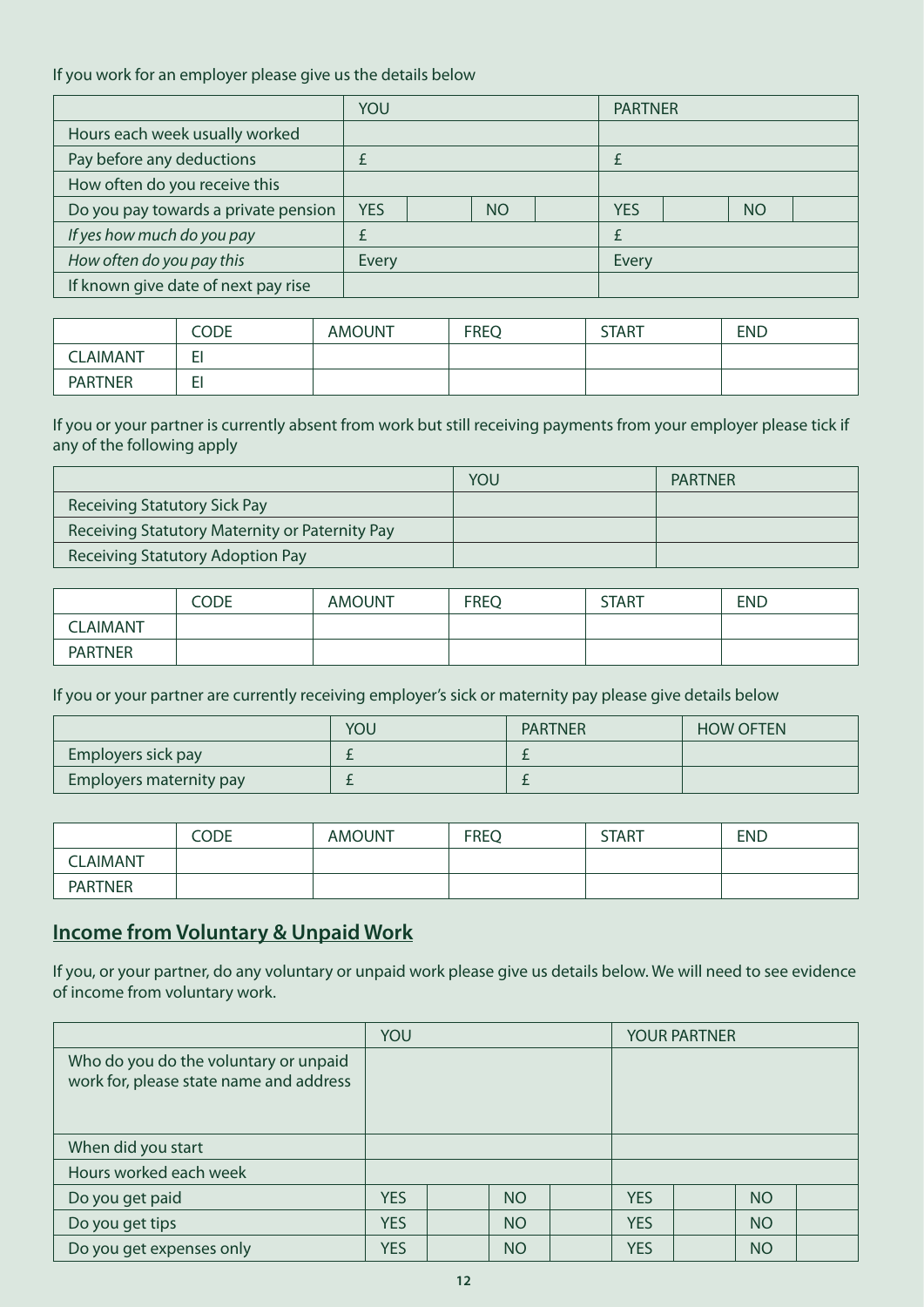

# HOUSING BENEFIT CERTIFICATE OF OCCUPATION

This form must be completed by the landlord or agent only. It should not be given back to the tenant but instead should be returned directly to the appropriate Housing Benefit office (see addresses on back of this form).

# **NO HOUSING BENEFIT CAN BE PAID UNTIL THIS IS RECEIVED BY THE NIHE.**

| Property Address (include any flat number) |           |
|--------------------------------------------|-----------|
|                                            |           |
|                                            |           |
|                                            | Post Code |

| <b>Tenants Name</b>           |           |
|-------------------------------|-----------|
| <b>Tenants Partner's name</b> |           |
| Previous HB Reference No.     |           |
| <b>Previous Address</b>       |           |
|                               |           |
|                               |           |
|                               | Post Code |

#### **About the owner/agent**

Please give us details of the property owner (required in **EVERY** case)

| <b>Last Name</b>    |           |
|---------------------|-----------|
| <b>Other Names</b>  |           |
| <b>Address</b>      |           |
|                     |           |
|                     |           |
|                     | Post Code |
| <b>Phone Number</b> |           |
| E-mail address      |           |

Please give us agent's details if there is one

| <b>Agents Name</b>  |           |
|---------------------|-----------|
| Company             |           |
| Address             |           |
|                     |           |
|                     |           |
|                     | Post Code |
| <b>Phone Number</b> |           |
| E-mail address      |           |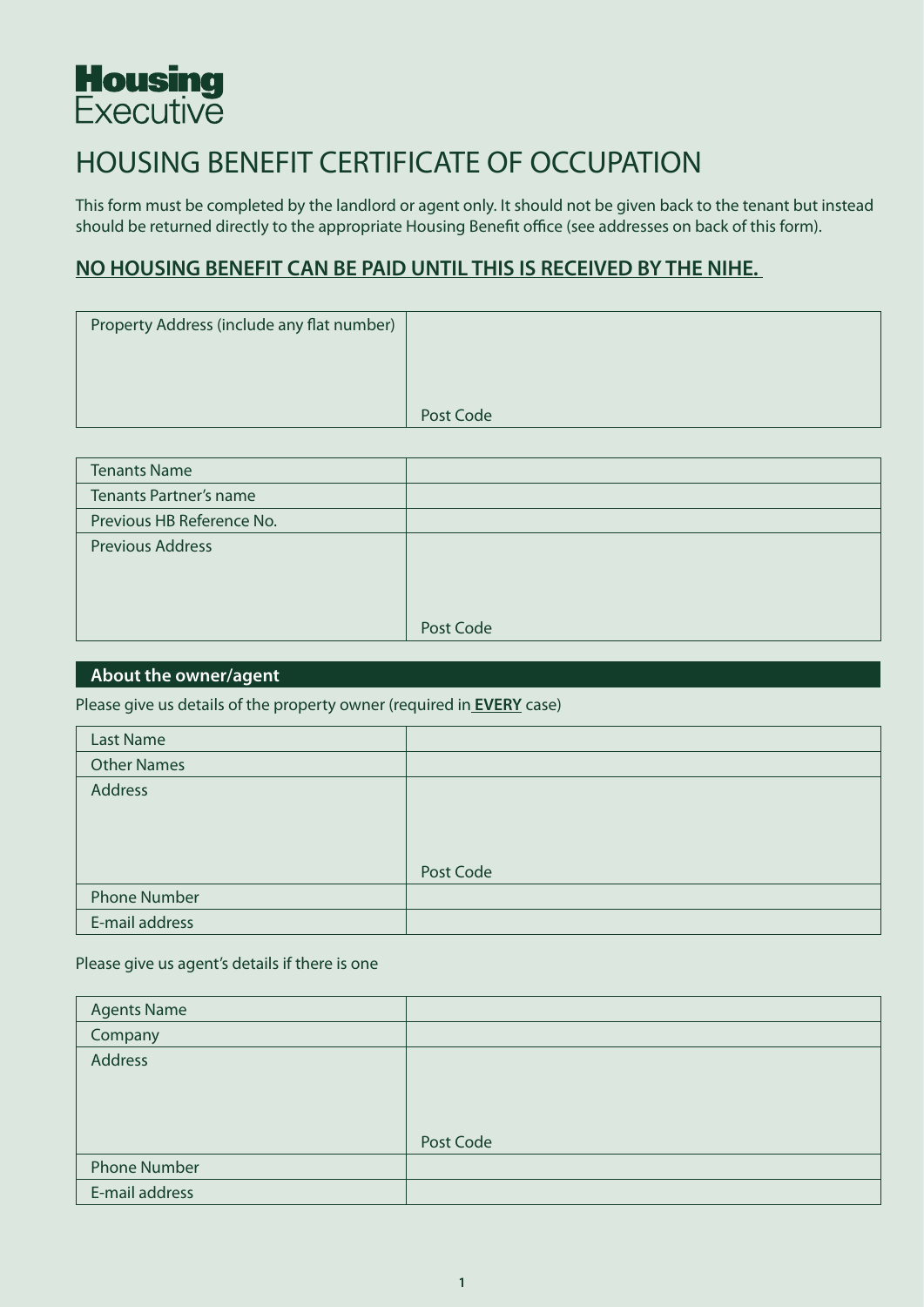|                                                              | <b>YES</b> | NO. |
|--------------------------------------------------------------|------------|-----|
| Is the tenant related to the owner or agent                  |            |     |
| Is the tenant's partner related to the owner or agent        |            |     |
| Is the tenant's former partner related to the owner or agent |            |     |
| Is a close family member related to the owner or agent       |            |     |
| Is the tenant a former partner of the owner                  |            |     |
| Is the owner responsible for a child living in the property  |            |     |
| Is the owner or agent employed by the Housing Executive      |            |     |

If the answer to any of the above questions was YES please give details below.

| Do you already receive direct payment of Housing Benefit | N <sub>0</sub> |  |
|----------------------------------------------------------|----------------|--|

If yes please state your landlord reference number here \_

If you do not already receive direct payment of Housing Benefit we must have details of the bank or building society account you wish to use for payments.

| Name of bank or building society |           |  |  |  |  |
|----------------------------------|-----------|--|--|--|--|
| <b>Branch address</b>            |           |  |  |  |  |
|                                  |           |  |  |  |  |
|                                  |           |  |  |  |  |
|                                  |           |  |  |  |  |
|                                  | Post Code |  |  |  |  |
| Sort Code                        |           |  |  |  |  |
| <b>Account Number</b>            |           |  |  |  |  |
| <b>Account Name</b>              |           |  |  |  |  |

To receive payment notification by secure email please provide your email address in the box below.

| About the tenancy                                       |  |
|---------------------------------------------------------|--|
| What date did the tenancy commence                      |  |
| On what date did the tenant first occupy the property   |  |
| Is the tenant still living there - state yes or no      |  |
| Is the tenant in arrears -state yes or no               |  |
| If yes state by how many weeks                          |  |
| How much in total do you charge the tenant              |  |
| How often is this charged (e.g. weekly or monthly)      |  |
| Are rates included - state yes or no                    |  |
| Are charges for any services included - state yes or no |  |
| Are charges for meals included - state yes or no        |  |
| Is there a signed tenancy agreement? - state yes or no  |  |
| Is it a joint tenancy? - state yes or no                |  |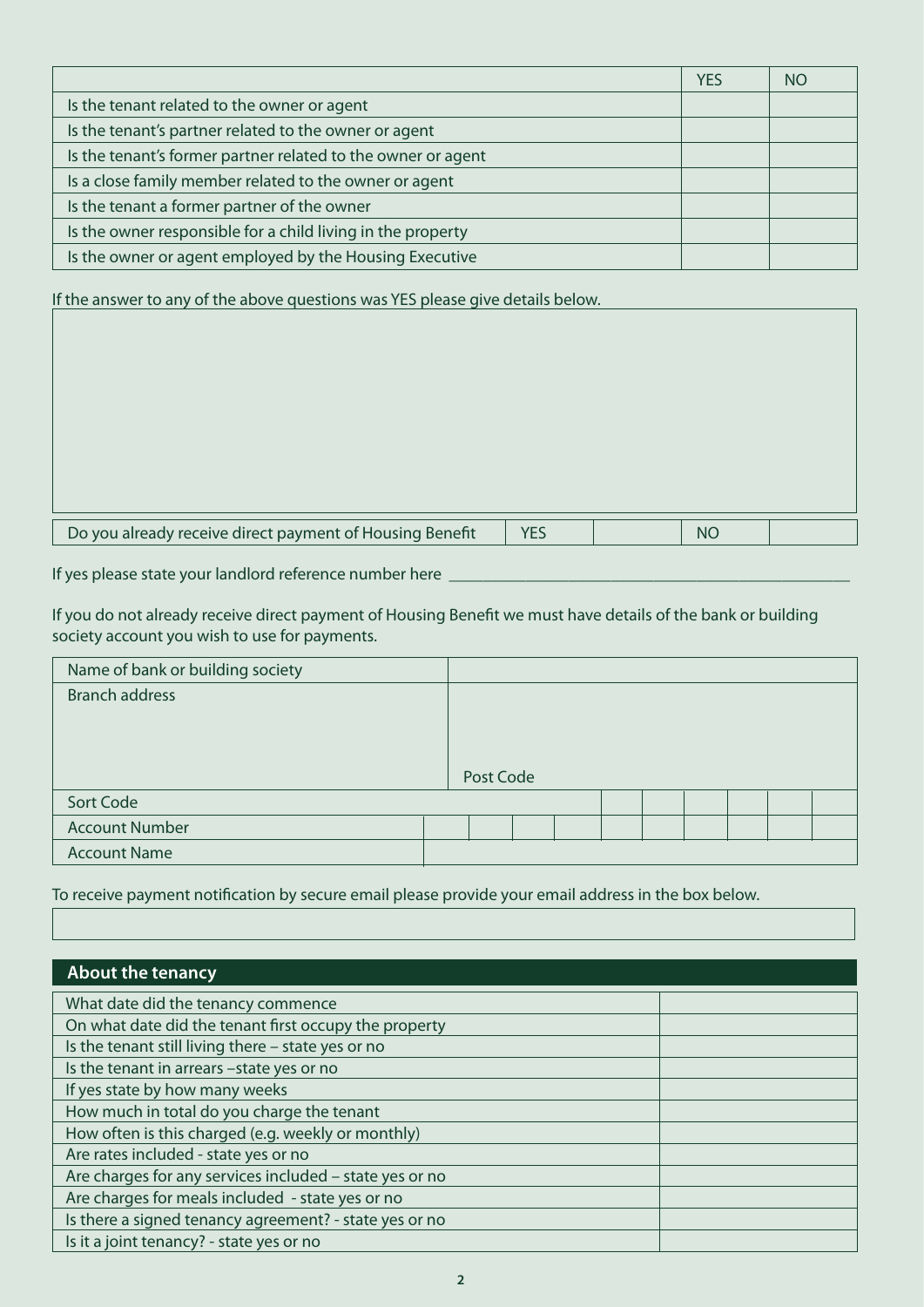If charges for services or meals are included please give details

| <b>SERVICE</b>       | <b>AMOUNT</b> | <b>SERVICE</b>        | <b>AMOUNT</b> |
|----------------------|---------------|-----------------------|---------------|
| Heating              |               | Laundry or cleaning   |               |
| Lighting             |               | Furniture             |               |
| Hot water            |               | Garage/parking space  |               |
| Power for cooking    |               | Personal care/support |               |
| Other (give details) |               |                       |               |

| <b>MEAL</b>      | <b>AMOUNT</b> |               |                |  |
|------------------|---------------|---------------|----------------|--|
| <b>Breakfast</b> |               | Tick if daily | Tick if weekly |  |
| Lunch            |               | Tick if daily | Tick if weekly |  |
| Evening meal     |               | Tick if daily | Tick if weekly |  |

## **About the tenants accommodation/property**

#### The tenant's accommodation is (tick one box only)

| <b>House</b>    | Purpose built flat | Houseboat        |  |
|-----------------|--------------------|------------------|--|
| Bungalow        | Flat over a shop   | Bedsit or rooms  |  |
| Flat in a house | Caravan            | Board & lodgings |  |

#### The property is (tick one box)

| Detached | Semi-detached |  | lerraced |  |
|----------|---------------|--|----------|--|
|----------|---------------|--|----------|--|

# Number of rooms occupied by the household

|                  | <b>NUMBER</b> |
|------------------|---------------|
| Living Rooms     |               |
| Kitchens         |               |
| <b>Bedrooms</b>  |               |
| <b>Bathrooms</b> |               |

| Does the tenant share any rooms (other than with a partner |  | <b>NC</b> |  |
|------------------------------------------------------------|--|-----------|--|
| or any children)                                           |  |           |  |

#### If YES, please tick rooms that are shared

| Shares a living room             |  |
|----------------------------------|--|
| Shares a bedroom                 |  |
| Shares a kitchen only            |  |
| Shares a bathroom only           |  |
| Shares both kitchen and bathroom |  |

#### Private Tenancies Order 2006 information

|                                                 | NO |
|-------------------------------------------------|----|
| Was the property built before 1945              |    |
| If yes has a Certificate of Fitness been issued |    |
| Is the rent registered with the NI Rent Office  |    |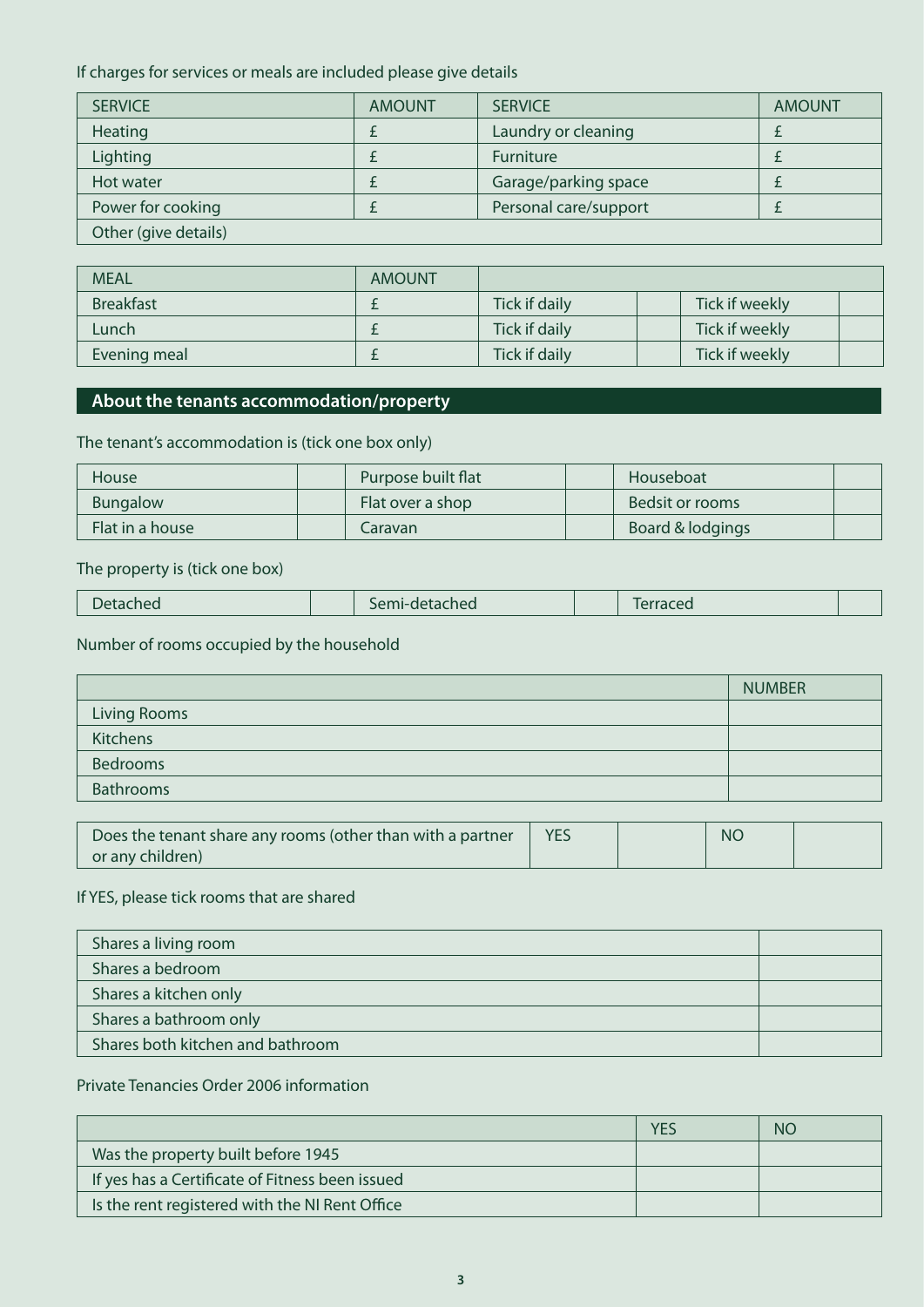The following statement is important so please read it carefully. You must sign and date the statement and then return the form to us.

**I declare that the information I have given on this form is correct and complete to the best of my knowledge and understand that it is a criminal offence to knowingly give incorrect information or to withhold relevant information. I authorise the Housing Executive to make any enquiries it considers necessary to verify the information given on this form and understand that any information given may be shared with other government organisations if this is allowed by law. I understand that any Housing Benefit overpaid to a landlord or agent may be recovered from any other payment of Housing Benefit made to that person even if it is in respect of another tenancy. I understand that the information I have given may also be used for other functions of the Housing Executive.**

Signed: \_\_\_\_\_\_\_\_\_\_\_\_\_\_\_\_\_\_\_\_\_\_\_\_\_\_\_\_\_\_\_\_\_\_\_\_\_\_\_\_\_\_\_\_ Date: \_\_\_\_\_\_\_\_\_\_\_\_\_\_\_\_\_\_\_\_\_\_\_\_\_\_\_\_\_\_\_\_

Landlord or Agent

Data protection: The Housing Executive applies the principles of the Data Protection Act 1998 in terms of the gathering, use and disclosure of the information provided on this claim form.

# **HOUSING BENEFIT OFFICE ADDRESSES**

| <b>OFFICE ADDRESS</b>                                                                   | <b>DISTRICT COUNCIL AREAS COVERED</b>                                                  |
|-----------------------------------------------------------------------------------------|----------------------------------------------------------------------------------------|
| <b>Twickenham House</b><br>Mount Street,<br><b>BALLYMENA</b><br><b>BT43 6BP</b>         | Antrim, Ballymena, Ballymoney, Carrickfergus, Coleraine, Larne,<br>Newtownabbey, Moyle |
| 32-36 Great Victoria Street<br><b>BELFAST</b><br>BT27BA                                 | <b>Belfast</b>                                                                         |
| Marlborough House<br><b>Central Way</b><br><b>CRAIGAVON</b><br><b>BT64 1AJ</b>          | Armagh, Banbridge, Craigavon, Newry & Mourne                                           |
| 29 Antrim Street<br><b>LISBURN</b><br><b>BT28 3AU</b>                                   | Lisburn                                                                                |
| <b>Richmond Chambers</b><br><b>The Diamond</b><br><b>LONDONDERRY</b><br><b>BT48 6QP</b> | Derry, Limavady, Magherafelt, Strabane                                                 |
| <b>Strangford House</b><br>28 Court Street<br><b>NEWTOWNARDS</b><br><b>BT237NX</b>      | Ards, Bangor, Castlereagh, Downpatrick                                                 |
| <b>MacAllister House</b><br>Woodside Avenue<br><b>OMAGH</b><br><b>BT797BP</b>           | Cookstown, Dungannon, Fermanagh, Omagh                                                 |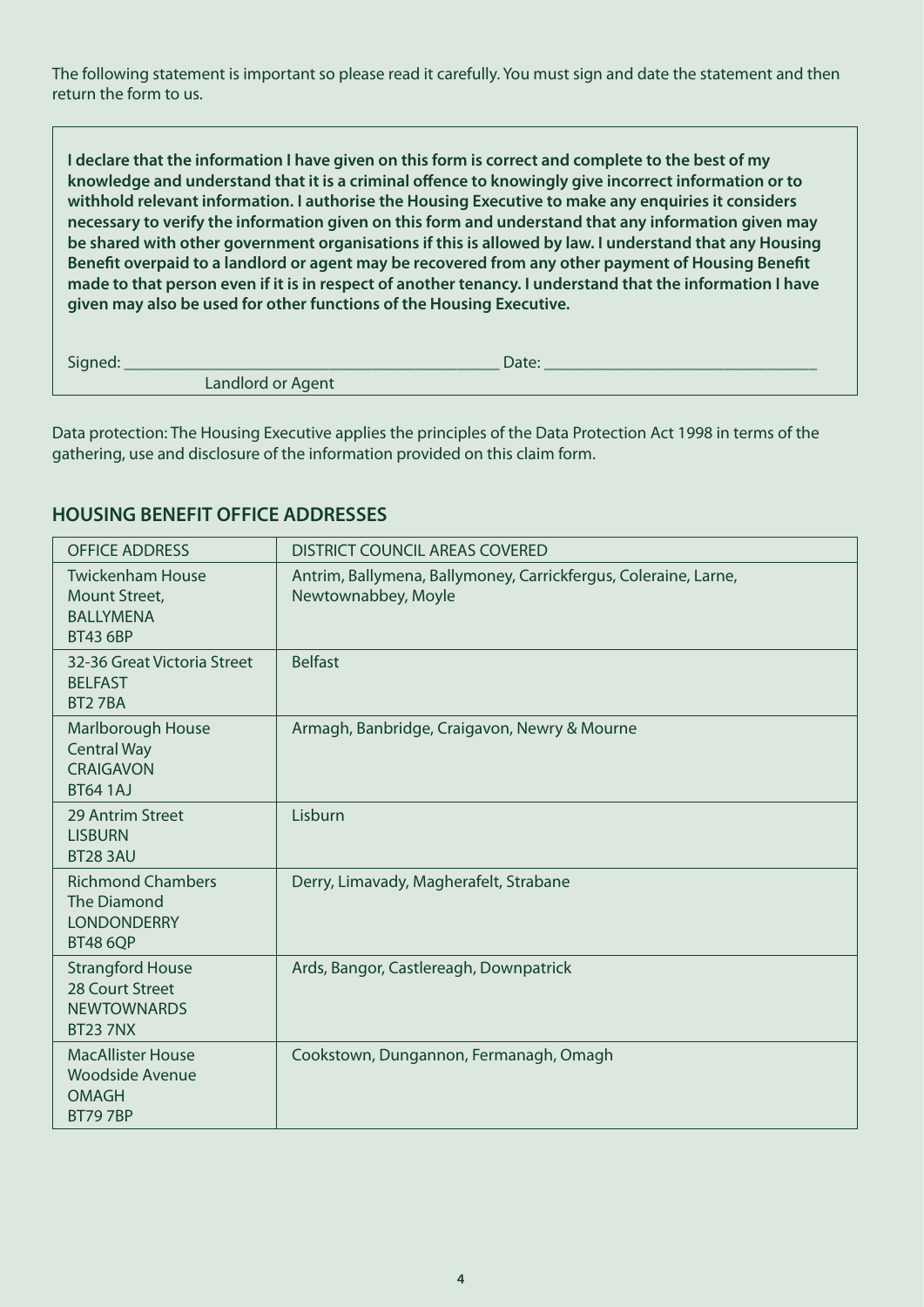If you are paid anything or receive tips please give details below

|                         | YOU | <b>YOUR PARTNER</b> |
|-------------------------|-----|---------------------|
| How much are you paid   |     |                     |
| How often               |     |                     |
| Amount of tips received |     |                     |
| For what period         |     |                     |

|                 | CODE | <b>AMOUNT</b> | <b>FREQ</b> | <b>START</b> | <b>END</b> |
|-----------------|------|---------------|-------------|--------------|------------|
| <b>CLAIMANT</b> | Οl   |               |             |              |            |
| <b>PARTNER</b>  | Ol   |               |             |              |            |

#### **Money you pay out**

In some circumstances we can take payments made to a registered childminder, day nursery, after school club or parental contributions to a student into account. We will need to see proof of these payments and, if applicable, the Certificate of Registration for the childminder.

| Do you make any payments to a registered<br>childminder, day nursery or after school club | YES        | NO        |  |
|-------------------------------------------------------------------------------------------|------------|-----------|--|
| If yes how much do you pay each week                                                      |            |           |  |
| Do you pay a parental contribution for a student                                          | <b>YES</b> | <b>NO</b> |  |
| If yes how much do you pay each week                                                      |            |           |  |

|                  | <b>CODE</b> | <b>AMOUNT</b> | <b>FREQ</b> | <b>START</b> | <b>END</b> |
|------------------|-------------|---------------|-------------|--------------|------------|
| <b>EXPENSE 1</b> |             |               |             |              |            |
| <b>EXPENSE 2</b> |             |               |             |              |            |
| <b>EXPENSE 3</b> |             |               |             |              |            |

# **Income from boarders/lodgers and subtenants**

We need to know about any income you receive from boarders/lodgers and sub-tenants. These are people who occupy part of your dwelling and pay rent to you but are not members of your immediate family. Boarders/ lodgers receive at least one meal per day from you whereas sub-tenants are responsible for all their own cooking arrangements.

| Do you have any boarders/lodgers living with you     | YES | NO        |  |
|------------------------------------------------------|-----|-----------|--|
| If yes state number of boarders/lodgers              |     |           |  |
| If yes how much in total do you charge each week     |     |           |  |
| Are you related to any of the boarders/lodgers       | YES | <b>NO</b> |  |
| If yes please state relationship to you/your partner |     |           |  |

| Do you have any subtenants                           | YES              |  | NO |  |
|------------------------------------------------------|------------------|--|----|--|
| If yes how many sub-tenants do you have              |                  |  |    |  |
| If yes how much in total you receive each week       |                  |  |    |  |
| Does this include any amount for heating             | <b>YES</b><br>NO |  |    |  |
| Are you related to the sub-tenant(s)                 |                  |  |    |  |
| If yes please state relationship to you/your partner |                  |  |    |  |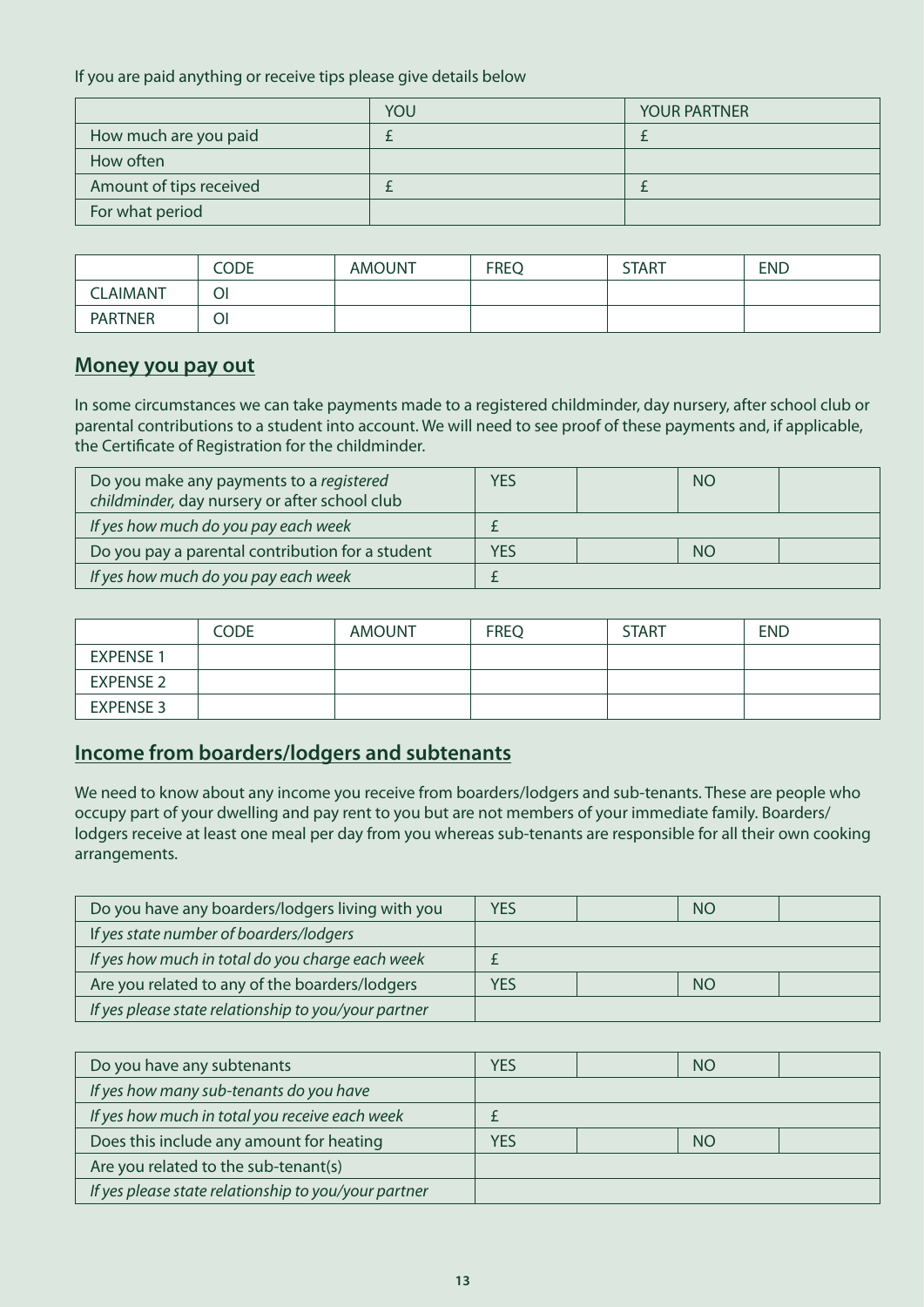|                | <b>CODE</b> | <b>AMOUNT</b> | <b>FREQ</b> | <b>START</b> | <b>END</b> |
|----------------|-------------|---------------|-------------|--------------|------------|
| <b>LAIMANT</b> |             |               |             |              |            |
| <b>PARTNER</b> |             |               |             |              |            |

# **Student income**

If you or your partner is a student please answer the questions below. We will need to see proof of student income.

|                                                                         | YOU        |  |           | <b>PARTNER</b> |            |  |           |  |
|-------------------------------------------------------------------------|------------|--|-----------|----------------|------------|--|-----------|--|
| Are you a student                                                       | <b>YES</b> |  | <b>NO</b> |                | <b>YES</b> |  | <b>NO</b> |  |
| If yes is the course full time                                          | <b>YES</b> |  | <b>NO</b> |                | <b>YES</b> |  | <b>NO</b> |  |
| Where do you study state name and<br>address of educational institution |            |  |           |                |            |  |           |  |
| What date did the course start                                          |            |  |           |                |            |  |           |  |
| What date will the course end                                           |            |  |           |                |            |  |           |  |
| What type of course is it                                               |            |  |           |                |            |  |           |  |

| <b>YES</b> |       | <b>NO</b> |  |
|------------|-------|-----------|--|
|            | Every |           |  |
| <b>YES</b> |       | <b>NO</b> |  |
|            | Every |           |  |
| <b>YES</b> |       | <b>NO</b> |  |
|            |       |           |  |
|            |       |           |  |
|            |       |           |  |
|            | Every |           |  |
|            |       |           |  |

|                 | CODE | <b>AMOUNT</b> | <b>FREQ</b> | <b>START</b> | <b>END</b> |
|-----------------|------|---------------|-------------|--------------|------------|
| <b>CLAIMANT</b> |      |               |             |              |            |
| <b>PARTNER</b>  |      |               |             |              |            |

# **Any other income**

If you, or your partner, currently receive any other income please tell us about it below. You do not need to tell us about payments from the Independent Living Trust, the Eileen Trust or the Macfarlane Trust. We will need to see proof of any other income you may have.

| <b>INCOME TYPE</b>                         | <b>AMOUNT</b> | <b>EVERY</b> | PAID TO |
|--------------------------------------------|---------------|--------------|---------|
| Personal maintenance from a former partner |               |              |         |
| Occupational/works/private pensions        |               |              |         |
| <b>Training allowances</b>                 |               |              |         |
| Income from Trust funds                    |               |              |         |
| Regular cash payments                      |               |              |         |
| Fostering allowance                        |               |              |         |
| <b>Guardians allowance</b>                 |               |              |         |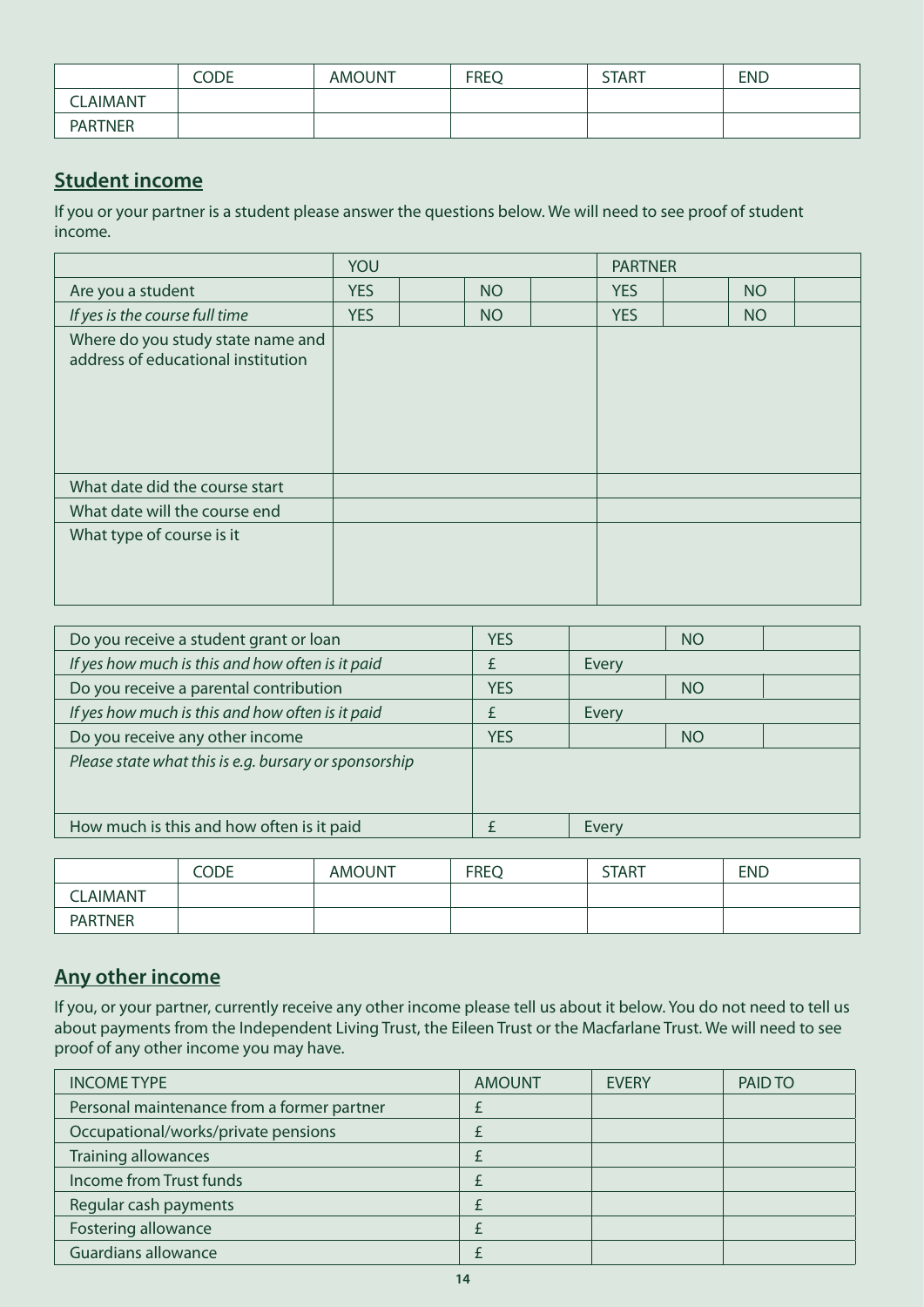If you have any other income not already listed please give us details of this.

| <b>DESCRIPTION OF INCOME</b> | <b>AMOUNT</b> | <b>EVERY</b> | PAID TO |
|------------------------------|---------------|--------------|---------|
|                              |               |              |         |
|                              |               |              |         |
|                              |               |              |         |
|                              |               |              |         |

## **Savings & Investments**

# **UNLESS YOU RECEIVE GUARANTEE PENSION CREDIT YOU CANNOT QUALIFY FOR HOUSING BENEFIT IF THE VALUE OF YOUR SAVINGS, CAPITAL AND INVESTMENTS EXCEEDS £16000**

We may need to see proof of your savings and investments if so we will contact you. Tell us first about any current or savings accounts held by you or your partner at a bank, building society, post office, credit union or any other financial institution.

| <b>ACCOUNT</b><br><b>TYPE</b> | <b>HELD AT</b> | <b>ACCOUNT NUMBER</b> | <b>NAME ON ACCOUNT</b> | <b>CURRENT</b><br><b>BALANCE</b> |
|-------------------------------|----------------|-----------------------|------------------------|----------------------------------|
| Current                       |                |                       |                        |                                  |
| Current                       |                |                       |                        |                                  |
| Current                       |                |                       |                        |                                  |
| Savings                       |                |                       |                        |                                  |
| Savings                       |                |                       |                        |                                  |
| Savings                       |                |                       |                        |                                  |
| <b>Savings</b>                |                |                       |                        |                                  |

Now tell us about any other cash or investments you or your partner has

| <b>TYPE</b>                                                  | <b>VALUE</b> |
|--------------------------------------------------------------|--------------|
| Cash                                                         |              |
| <b>Premium Bonds</b>                                         |              |
| Unit Trusts, ISA's, PEP's or TESSA's                         |              |
| <b>National Savings Certificates</b>                         |              |
| Ulster Savings Certificates, Income or Capital Bonds         |              |
| Money/property held in trust                                 |              |
| Other investments- please give details below of what this is |              |
|                                                              |              |

In certain circumstances savings can be ignored for a limited period or not taken into account at all. So that we do not wrongly take your savings into account please tell us if your savings include any money from the following.

|                                                         | <b>YES</b> | NO |
|---------------------------------------------------------|------------|----|
| The sale of a house                                     |            |    |
| A charity                                               |            |    |
| Compulsory purchase of a former home                    |            |    |
| Far Eastern Prisoner of War Compensation Scheme         |            |    |
| Compensation for atrocities during the 2nd World War    |            |    |
| Paid to families of the disappeared in Northern Ireland |            |    |
| Payments from the vCJD (Creutzveld-Jacob Disease) Trust |            |    |

If you answered yes to any of the above questions about savings we will contact you for further information.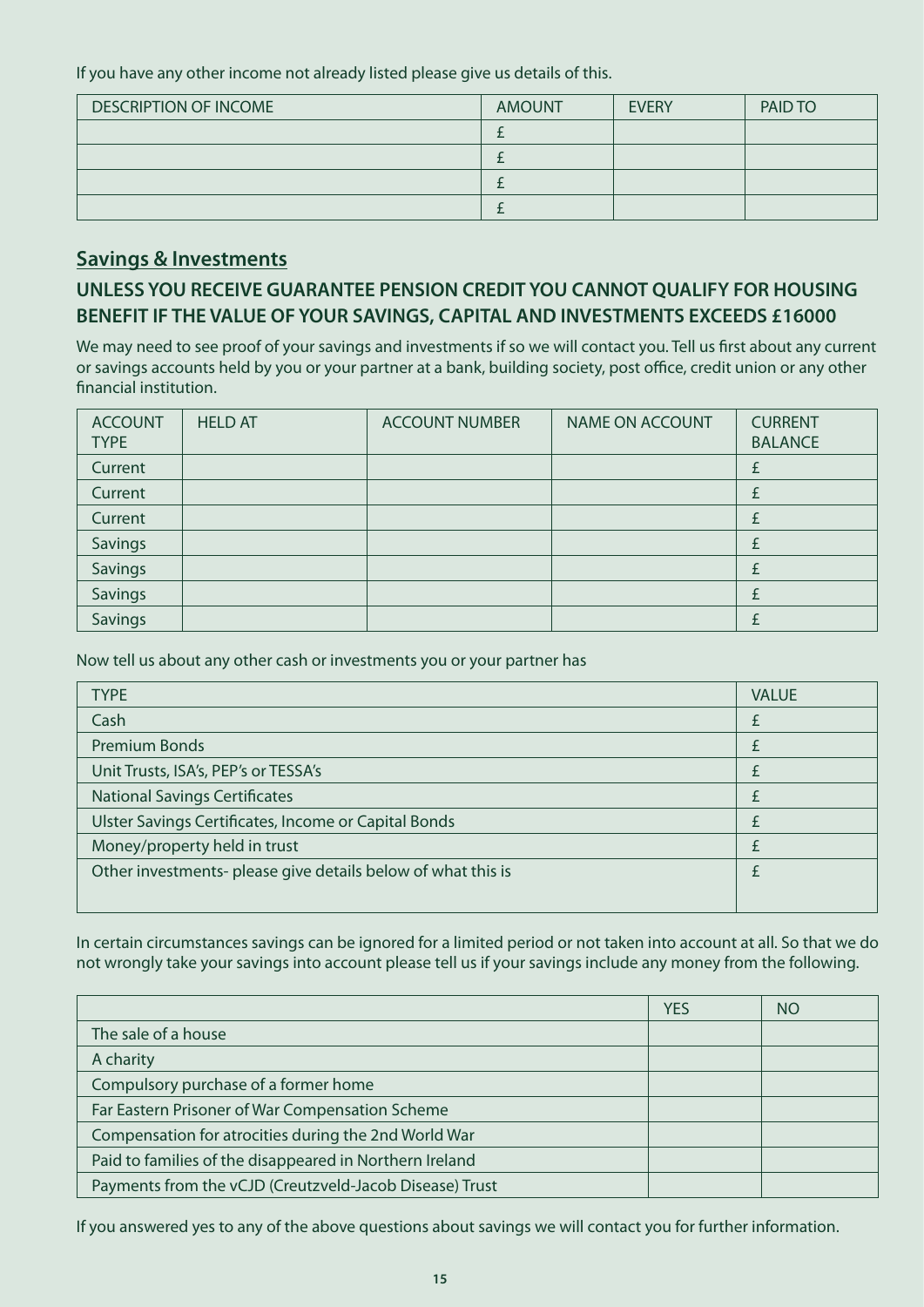# **Shares**

Please tell us if you, or your partner, own shares here or in any other country.

| $\setminus$ Do you or your partner own any shares in this or any other $\setminus$ |  | <b>NC</b> |  |
|------------------------------------------------------------------------------------|--|-----------|--|
| country                                                                            |  |           |  |

#### If you answered yes please give details below, we may need to contact you about this.

| Name of company | No. of shares | Approx. Value |
|-----------------|---------------|---------------|
|                 |               |               |
|                 |               |               |
|                 |               |               |
|                 |               |               |
|                 |               |               |
|                 |               |               |
|                 |               |               |

# **Property & Land**

We need to know if you, or your partner, own property or land in this or any other country. You should still answer yes if there is a mortgage or loan outstanding on the property or land.

| Do you or your partner own any property or land in this or | <b>YES</b> | <b>NC</b> |  |
|------------------------------------------------------------|------------|-----------|--|
| any other country                                          |            |           |  |

If you answered yes we will contact you for further details

| <b>OWNED BY</b> | <b>CODE</b> | <b>AMOUNT</b> | <b>FREQ</b> | <b>START</b> | <b>END</b> |
|-----------------|-------------|---------------|-------------|--------------|------------|
|                 |             |               |             |              |            |
|                 |             |               |             |              |            |
|                 |             |               |             |              |            |
|                 |             |               |             |              |            |

# **PART 8. – About rent and where you live**

# **Number of Bedrooms in Property**

| How many bedrooms are in the property you are renting                             |            |           |  |
|-----------------------------------------------------------------------------------|------------|-----------|--|
| Did you sign a tenancy agreement?                                                 | <b>YES</b> | <b>NO</b> |  |
| Do you have a joint tenancy?                                                      | YES        | <b>NO</b> |  |
| If you have a joint tenancy are you related to any of the other<br>joint tenants? | <b>YES</b> | <b>NO</b> |  |

**Housing Executive tenants should go now to Part 10 everyone else should continue with the rest of Part 8**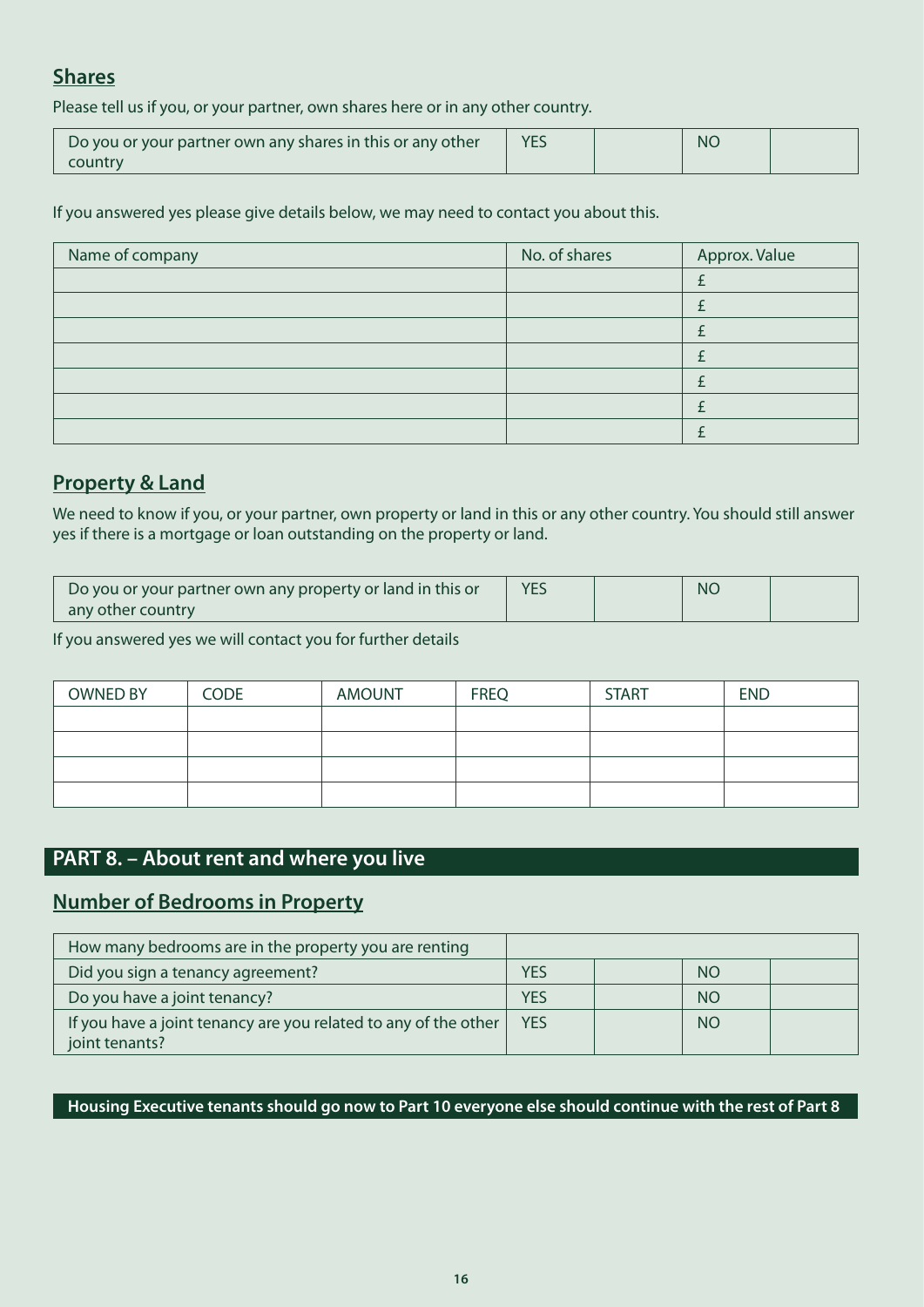| Landlord or Agents Name                         |           |
|-------------------------------------------------|-----------|
| Landlord or Agents Address (if not NIHE)        |           |
|                                                 |           |
|                                                 |           |
|                                                 | Post Code |
| Landlords phone number                          |           |
| Landlords e-mail address                        |           |
| Total amount payable by you to the landlord     |           |
| How often is this paid (e.g. weekly or monthly) |           |

Sharing information with your landlord can help us to deal with your claim more quickly and reduce the risk that your landlord will take action against you in the event of non-payment. If you agree to this we will only share information about the progress of your claim with your landlord, this will not contain any personal details and you can withdraw your consent at any time.

| Can we share information concerning your claim with your | <b>YES</b> | <b>NC</b> |  |
|----------------------------------------------------------|------------|-----------|--|
| landlord as outlined above                               |            |           |  |

#### Please answer all of the questions below

| Do you share paying the rent with anyone other than<br>your partner  | <b>YES</b> |      | <b>NO</b>       |  |
|----------------------------------------------------------------------|------------|------|-----------------|--|
| If yes what is your share of the rent                                | £          | Each |                 |  |
| Are there any weeks when you do not have to pay the<br>landlord rent | <b>YES</b> |      | <b>NO</b>       |  |
| If yes how many weeks each year                                      |            |      |                 |  |
| Does the rent include an amount for a garage or<br>parking space     | <b>YES</b> |      | <b>NO</b>       |  |
| If yes can you choose not to rent this                               | <b>YES</b> |      | <b>NO</b>       |  |
| Is the property furnished                                            | <b>YES</b> |      | NO <sub>1</sub> |  |
| Are you behind with your rent                                        | <b>YES</b> |      | <b>NO</b>       |  |
| If yes by how many weeks                                             |            |      |                 |  |

#### **If you are a Housing Association tenant you do NOT need to answer the questions below move on now to Part 9**.

| Did you or your partner ever own this property                                             | <b>YES</b> | <b>NO</b> |  |
|--------------------------------------------------------------------------------------------|------------|-----------|--|
| If yes what date did you sell the property                                                 |            |           |  |
| Do you use the property for any sort of business                                           | <b>YES</b> | <b>NO</b> |  |
| Are you or your partner related to the owner or agent                                      | <b>YES</b> | <b>NO</b> |  |
| If yes please state relationship                                                           |            |           |  |
| Is the landlord a former partner of either you or your<br>current partner                  | <b>YES</b> | <b>NO</b> |  |
| If yes did either you or your partner live with the landlord<br>in this property           | <b>YES</b> | <b>NO</b> |  |
| Is the landlord responsible for any of your or your<br>partners children who live with you | <b>YFS</b> | <b>NO</b> |  |

If you answered YES to any of the above questions we may need to contact you for further information.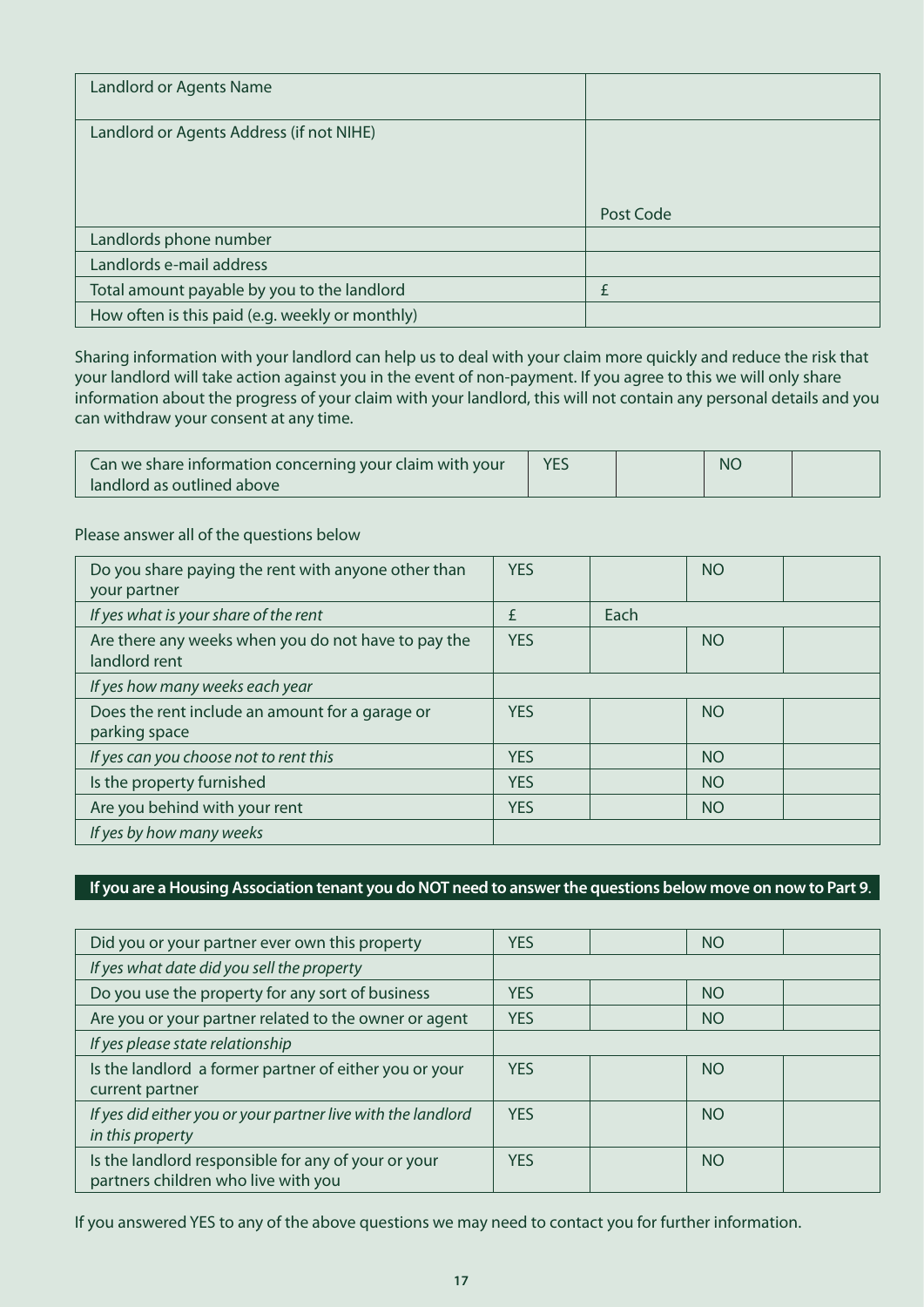#### I am renting a (tick one box)

| <b>House</b>    | Purpose built flat |  | Houseboat        |  |
|-----------------|--------------------|--|------------------|--|
| <b>Bungalow</b> | Flat over a shop   |  | Bedsit or room   |  |
| Flat in a house | Caravan            |  | Board & lodgings |  |

#### The property is (tick one box)

| <b>tached</b> | $\sim$ $\alpha$<br>etached | $\overline{a}$ |  |
|---------------|----------------------------|----------------|--|
|               |                            |                |  |

| Do you share any rooms (other than with a partner or any | <b>YES</b> | <b>NC</b> |  |
|----------------------------------------------------------|------------|-----------|--|
| children?)                                               |            |           |  |

# If YES, please tick rooms that are shared

| Share a living room             |  |
|---------------------------------|--|
| Share a bedroom                 |  |
| Share a kitchen only            |  |
| Share a bathroom only           |  |
| Share both kitchen and bathroom |  |

| PUBLIC TENANCIES                                    |  |
|-----------------------------------------------------|--|
| A/C responsibility for rent AND rates linked to HMS |  |
| HMS reference number                                |  |

| <b>HOUSING ASSOCIATION TENANCIES</b> |               |  |
|--------------------------------------|---------------|--|
| Weekly rent                          | Weekly rates  |  |
| Supported accom. code                | Scheme number |  |

| <b>LHA TENANCIES</b> |                    |            |               |                 |  |
|----------------------|--------------------|------------|---------------|-----------------|--|
| Rent start date      | Amount             | £          | Frequency     |                 |  |
| Self contained       | LHA type ANN       |            | LHA type CoC  |                 |  |
| Anniversary date     |                    | End date   |               |                 |  |
| Previous end date    |                    | Start date |               |                 |  |
| Tenancy start date   |                    | Rent       | £             | Freq            |  |
| <b>ROOM TYPE</b>     | <b>IN PROPERTY</b> |            | <b>SHARED</b> | <b>SOLE USE</b> |  |
| <b>Bedrooms</b>      |                    |            |               |                 |  |
| Living rooms         |                    |            |               |                 |  |
| <b>Kitchens</b>      |                    |            |               |                 |  |
| <b>Bathrooms</b>     |                    |            |               |                 |  |
| <b>Toilets</b>       |                    |            |               |                 |  |

| <b>RATES</b>        |                    |  |  |               |  |  |  |           |          |  |  |  |  |
|---------------------|--------------------|--|--|---------------|--|--|--|-----------|----------|--|--|--|--|
| Amount              |                    |  |  | Start date    |  |  |  |           | End date |  |  |  |  |
| Frequency           | <b>CTAX Linked</b> |  |  | Joint tenancy |  |  |  | $%$ resp. |          |  |  |  |  |
| Rating Reference No |                    |  |  |               |  |  |  |           |          |  |  |  |  |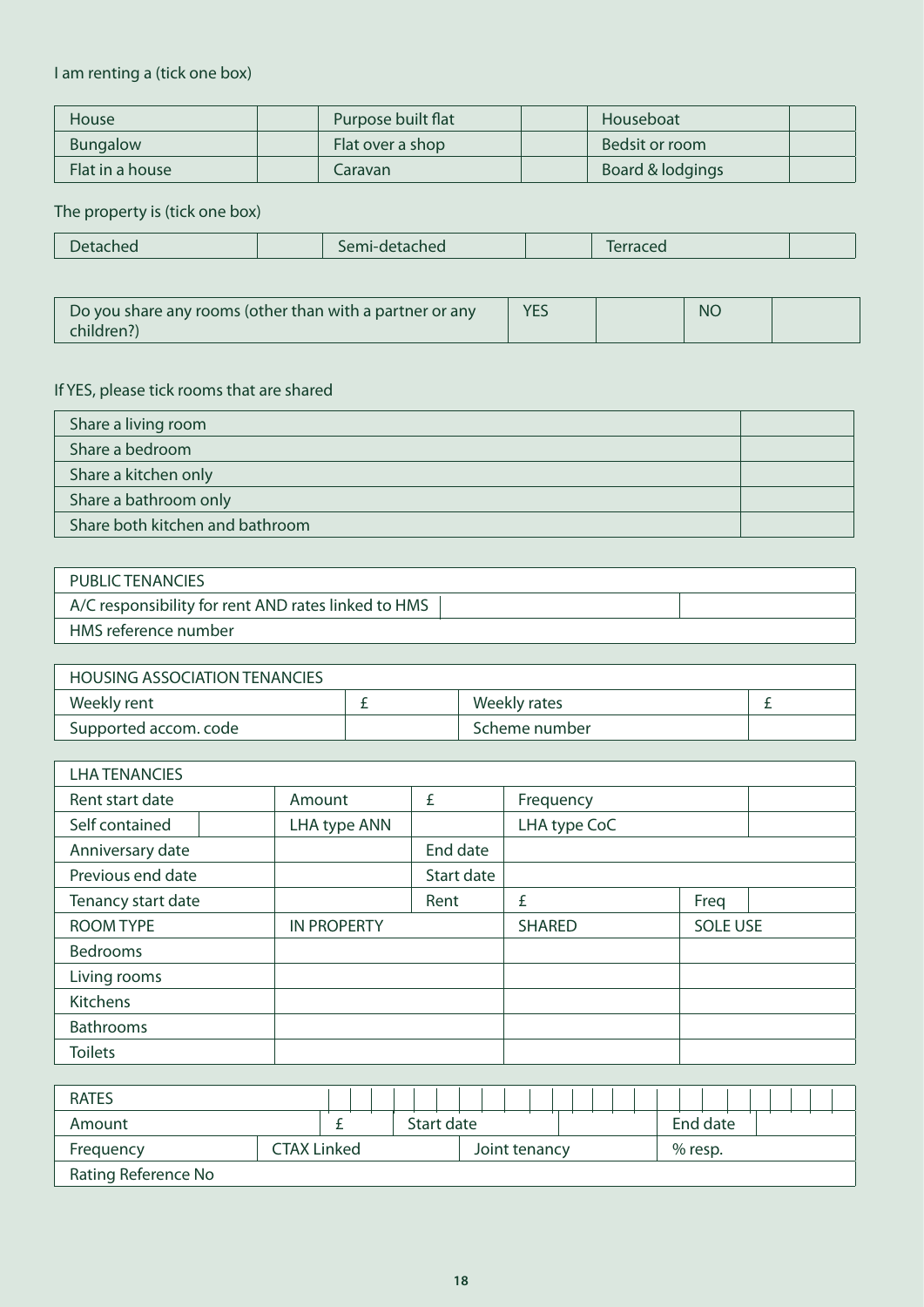# **Part 9. – Payment Details**

You can choose to have payments made to yourself or to your landlord although in some instances we will be obliged to make the payments to your landlord. If you have to pay rates separately from rent we can also pay these directly to Land & Property Services for credit to your account. Please let us know your preference below.

| I want to receive all payments myself                                 | <b>YES</b> | <b>NO</b> |  |
|-----------------------------------------------------------------------|------------|-----------|--|
| I want all payments made to my landlord                               | <b>YES</b> | <b>NO</b> |  |
| I want rates payments only made to Land & Property Services           | <b>YES</b> | <b>NO</b> |  |
| I want rent payments made to my landlord and rates payments to Land & | <b>YES</b> | <b>NO</b> |  |
| <b>Property Services</b>                                              |            |           |  |

If you have chosen to receive payments yourself please give details of the bank or building society account you would wish us to use for this.

| Name of bank or building society |  |           |  |  |  |
|----------------------------------|--|-----------|--|--|--|
| <b>Branch address</b>            |  |           |  |  |  |
|                                  |  |           |  |  |  |
|                                  |  |           |  |  |  |
|                                  |  |           |  |  |  |
|                                  |  |           |  |  |  |
|                                  |  | Post Code |  |  |  |
| Sort Code                        |  |           |  |  |  |
| <b>Account Number</b>            |  |           |  |  |  |
| <b>Account Name</b>              |  |           |  |  |  |

| PUBLIC TENANCIES                                           |  |  |  |  |  |
|------------------------------------------------------------|--|--|--|--|--|
| LAHRA norm pay scheme created for rent AND rates by system |  |  |  |  |  |
| Benefit period end date<br>Benefit period start date       |  |  |  |  |  |

| PRIVATE TENANCIES       |              |                         |
|-------------------------|--------------|-------------------------|
| Pay scheme start date   |              | Benefit period end date |
| Pay rent to             | Pay rates to | Pay schedule            |
| Cash location           |              | Landlord Reference No.  |
| <b>Landlord Name</b>    |              |                         |
| <b>Account Name</b>     |              |                         |
| <b>Account Number</b>   |              | Sort Code               |
| Ratepayer Reference No. |              |                         |

| <b>EVENT DATE</b> | <b>COMMENT</b> |
|-------------------|----------------|
|                   |                |
|                   |                |
|                   |                |
|                   |                |

| Assessed by   | Date |  |
|---------------|------|--|
| Calculated by | Date |  |
| Checked by    | Date |  |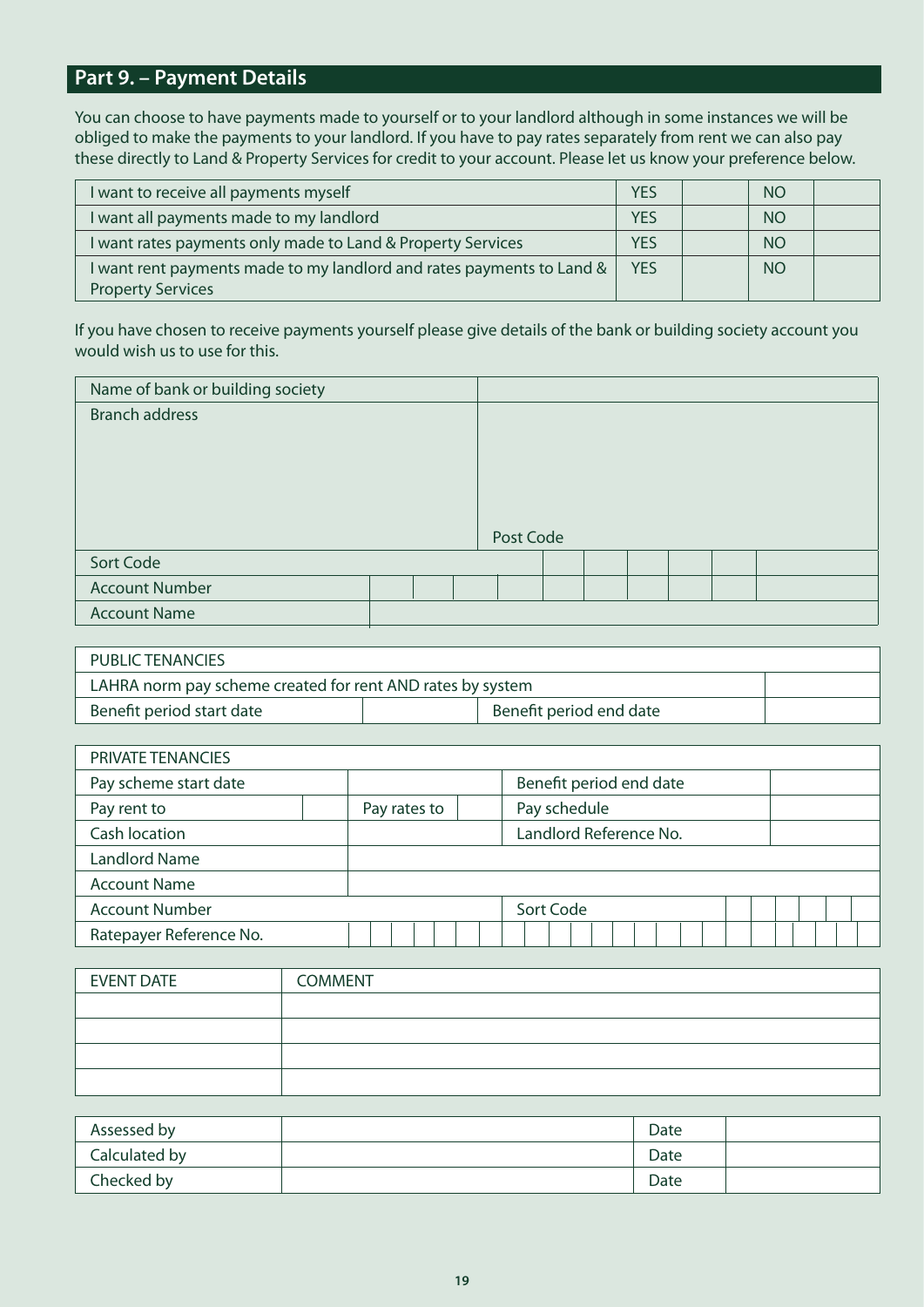# **Part 10 – Anything else you need to tell us**

Use the space below to tell us anything else you think we might need to know or to give us details if there was not enough space earlier in the application form.

**IMPORTANT NOTE ALL APPLICANTS SHOULD NOW READ CAREFULLY AND SIGN THE DECLARATION IN PART 11. IF YOU DO NOT SIGN AND DATE THE DECLARATION NO HOUSING BENEFIT CAN BE PAID.**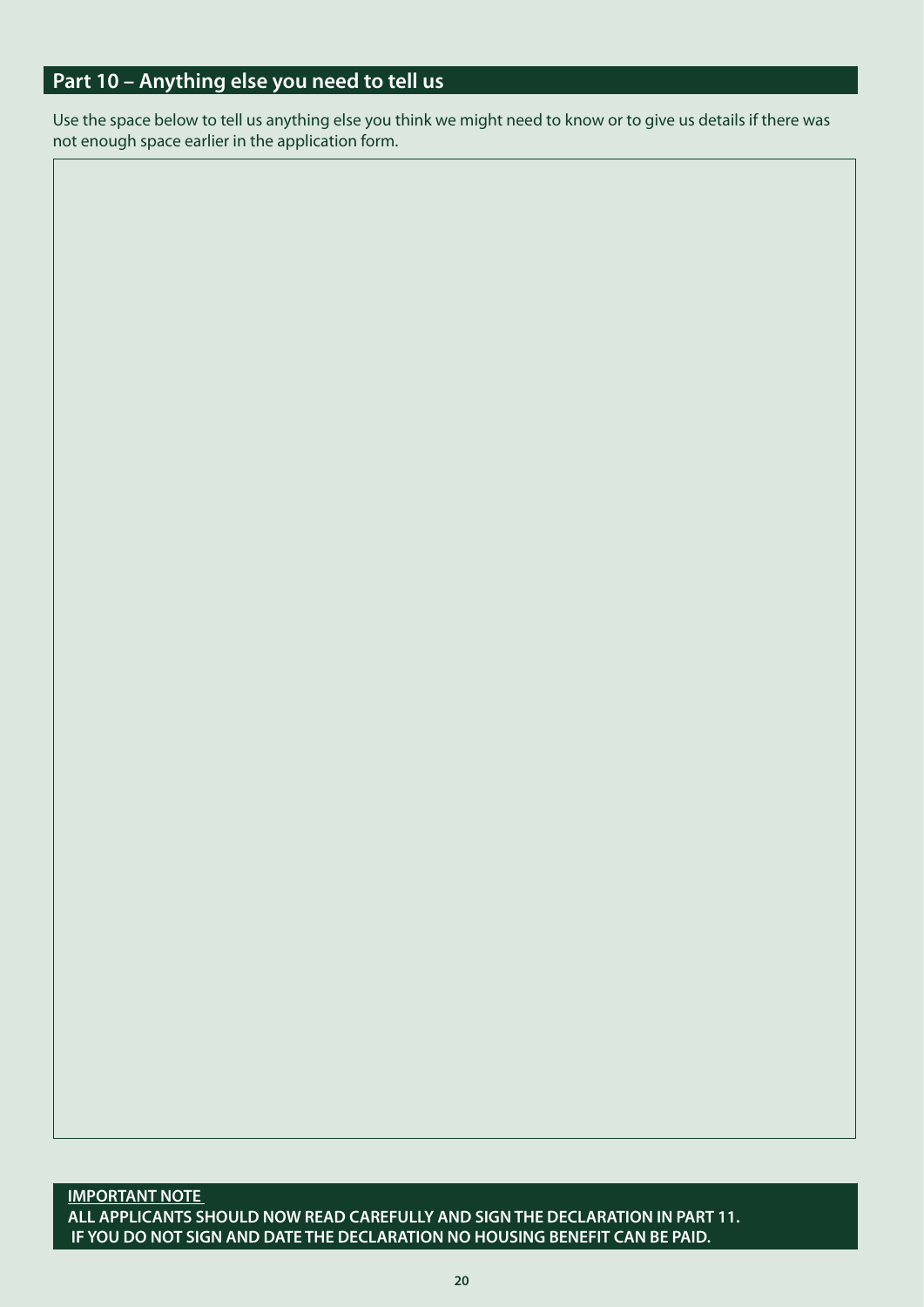# **Part 11 – Declaration to be completed by all applicants**

Please read this declaration carefully before you sign and date it. You must sign the declaration even if someone else has filled this form in for you. If you have a partner they must also sign the declaration.

| Claimant's signature | Date |
|----------------------|------|
| Partner's signature  | Date |

If someone other than the person claiming filled in this form please complete the sections below.

| Your name                                              |                                                                                                             |
|--------------------------------------------------------|-------------------------------------------------------------------------------------------------------------|
| Your address                                           |                                                                                                             |
|                                                        |                                                                                                             |
|                                                        |                                                                                                             |
|                                                        |                                                                                                             |
|                                                        | Post Code                                                                                                   |
| Relationship to the person claiming                    |                                                                                                             |
|                                                        |                                                                                                             |
|                                                        |                                                                                                             |
| Why did you complete this form for the person claiming |                                                                                                             |
|                                                        |                                                                                                             |
|                                                        |                                                                                                             |
|                                                        |                                                                                                             |
|                                                        |                                                                                                             |
|                                                        |                                                                                                             |
| on this form are correct and complete                  | I declare that as far as possible I have confirmed with the person claiming that the answers I have written |
| Signed                                                 | Date $_{-}$                                                                                                 |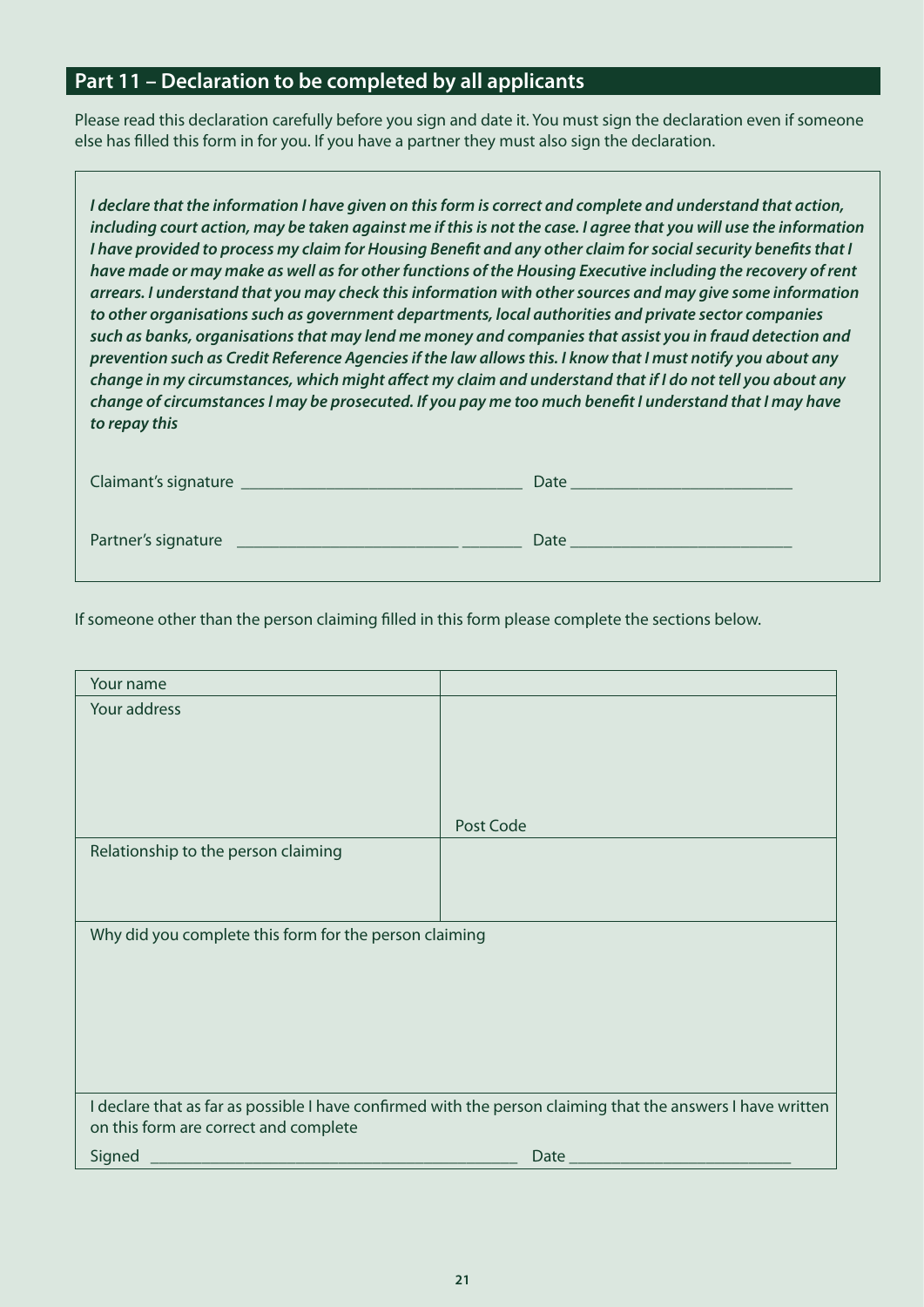#### **Checklist**

Please tick to say what evidence you are sending with this form.

| Evidence of identity                         |  |
|----------------------------------------------|--|
| Evidence of your address                     |  |
| <b>Evidence of National Insurance Number</b> |  |
| Evidence of capital savings and investments  |  |
| Evidence of earnings                         |  |
| Evidence of other income                     |  |
| Evidence of benefits, allowances or pensions |  |
| Evidence of private rent and tenancy         |  |
| Evidence of other money paid out             |  |

**We must see original documents and cannot accept copies. If you do not provide all the evidence we need, we might not be able to pay you any benefit but do not delay returning this form if you cannot send all the evidence we need at the moment. Send the form back to us now and send the evidence later. We can start to process your claim but we will not be able to pay you any benefit until we have all the evidence.**

#### **What to do next**

You should now have:

- Filled in the claim form for Housing Benefit/Rate Relief
- Asked your employer to complete the Certificate of Earnings if applicable
- Asked your landlord, or his agent, to complete the Certification of Occupation if applicable
- Collected any other evidence to support your claim, but remember do not send valuable items through the post

If you are claiming Income Support, Income Based Job Seekers Allowance, Employment and Support Allowance (Income Related) or Pension Credit (Guarantee Credit) you should send this form to the Social Security Office or Pension Service office which deals with you. You may also send this form to your Housing Benefit Office – see page 2 for details.

If you are working or receiving any other benefits, including Pension Credit (Savings Credit) you should return this form directly to your Housing Benefit Office.

If you are submitting any evidence to support your claim separately this should be sent to your Housing Benefit Office. Please remember to write your name and address on this to avoid delays.

**If you cannot send the evidence we need at the moment, send the form back to us now and send the evidence later. We can start to process your claim but we will not be able to pay you any benefit until we have all the evidence.**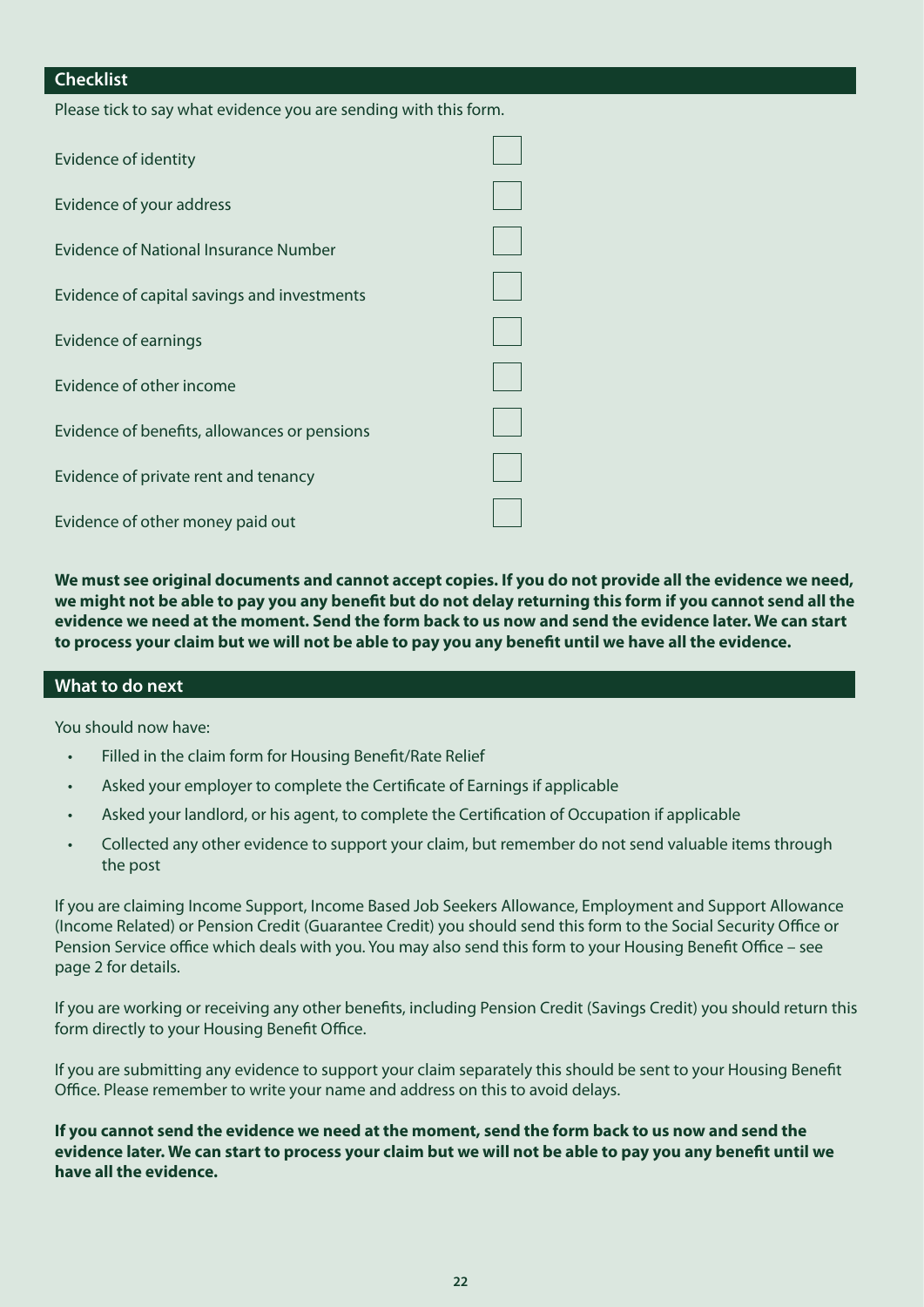

# HOUSING BENEFIT-CERTIFICATE OF EARNINGS

# **To the claimant**

Please enter only your name and address below do NOT complete any other details. You should then give the Certificate to your employer who will send it directly to the Housing Benefit office after completion.

| Your name    |           |
|--------------|-----------|
| Your Address |           |
|              |           |
|              |           |
|              |           |
|              |           |
|              | Post Code |

# **To the employer**

Once completed this Certificate should be returned directly to the Housing Executive (addresses on reverse). Please do NOT give back to the employee

#### **Details of earnings and deductions**

We need details of earnings and deductions for tax, National Insurance and pension contributions for the last 5 weeks, 3 fortnights or 2 months depending on when the employee is paid. You should include tips, bonuses and overtime if appropriate.

| PERIOD ENDED<br><b>PAYMENTS</b> |                    | <b>DEDUCTIONS</b> | NIHE USE ONLY |        |                |  |
|---------------------------------|--------------------|-------------------|---------------|--------|----------------|--|
| <b>DATE</b>                     | <b>THIS PERIOD</b> | YEAR TO DATE      | <b>TAX</b>    | N. INS | <b>PENSION</b> |  |
|                                 |                    |                   |               |        |                |  |
|                                 |                    |                   |               |        |                |  |
|                                 |                    |                   |               |        |                |  |
|                                 |                    |                   |               |        |                |  |
|                                 |                    |                   |               |        |                |  |

| <b>Employees National Insurance Number</b> |  |                                        |  |  |  |           |  |  |  |
|--------------------------------------------|--|----------------------------------------|--|--|--|-----------|--|--|--|
| Employees staff number (if any)            |  |                                        |  |  |  |           |  |  |  |
| Number of hours worked per week            |  |                                        |  |  |  |           |  |  |  |
| Are the above figures estimated            |  | <b>YES</b>                             |  |  |  | <b>NO</b> |  |  |  |
| Date employee started work with you        |  |                                        |  |  |  |           |  |  |  |
| Date of last pay increase                  |  |                                        |  |  |  |           |  |  |  |
| If known date of next pay increase         |  |                                        |  |  |  |           |  |  |  |
| METHOD OF PAYMENT(TICK BOX)                |  | <b>FREQUENCY OF PAYMENT (TICK BOX)</b> |  |  |  |           |  |  |  |
| Cash                                       |  | Week                                   |  |  |  |           |  |  |  |
| Cheque                                     |  | Fortnight                              |  |  |  |           |  |  |  |
| <b>Bank account credit</b>                 |  | Month                                  |  |  |  |           |  |  |  |

Please turn over the page